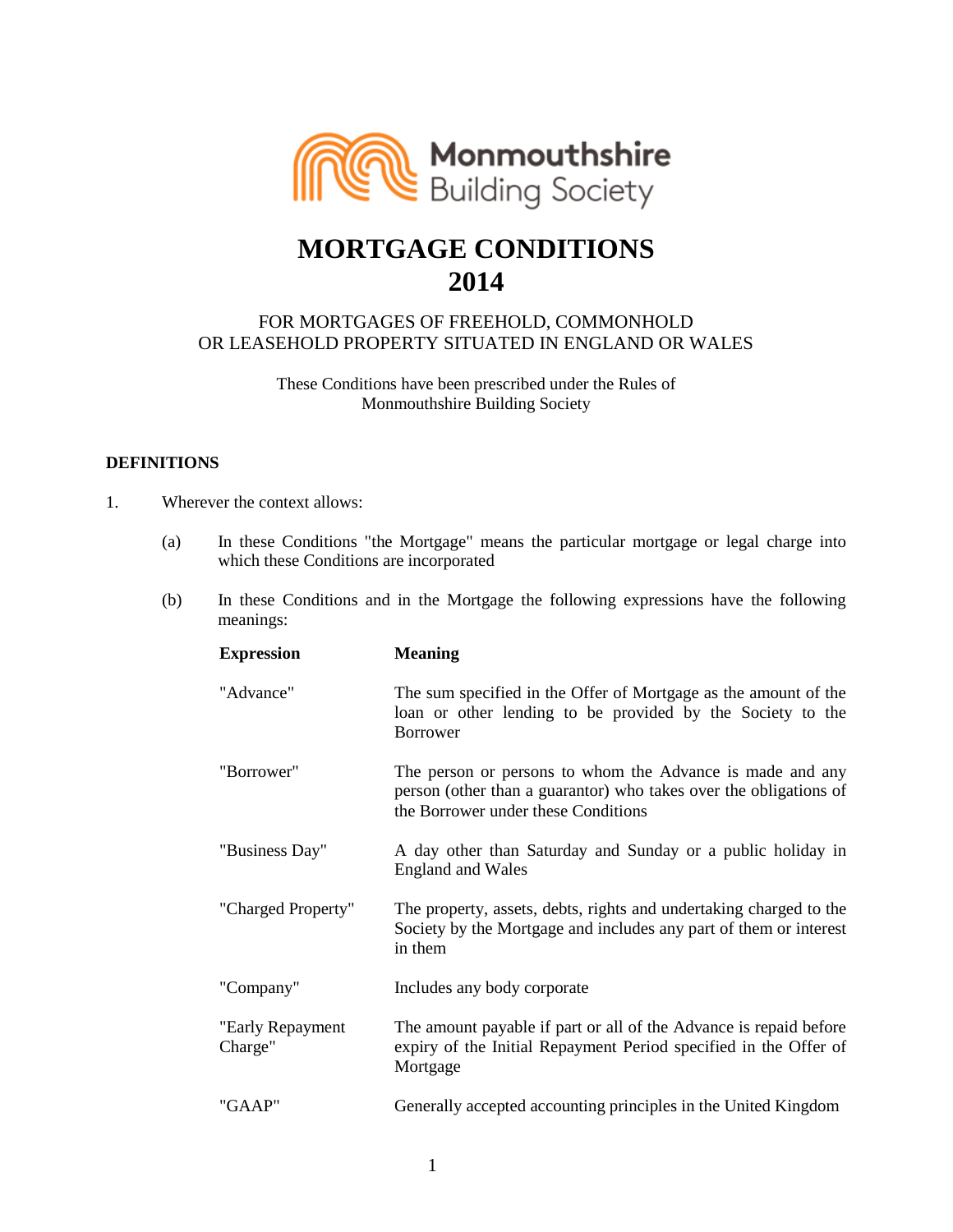| "Guarantor"                                   | Any person who has provided a guarantee or security to the<br>Society for the Advance                                                                                                                                                                                                                                                                                                                                                   |
|-----------------------------------------------|-----------------------------------------------------------------------------------------------------------------------------------------------------------------------------------------------------------------------------------------------------------------------------------------------------------------------------------------------------------------------------------------------------------------------------------------|
| "Initial Repayment<br>Period"                 | The period specified in the Offer of Mortgage as the period<br>during which any special terms apply                                                                                                                                                                                                                                                                                                                                     |
| "Insured Risks"                               | Fire, explosion, collision, impact, storm, flood, lightening,<br>landslip, subsidence, burst pipes and such other risks as the<br>Society may from time to time require (including, without<br>limitation, terrorist acts, where the Property is used for business<br>purposes)                                                                                                                                                         |
| "Interest Rate"                               | The rate of interest specified in the Offer of Mortgage or any<br>variation of it made in accordance with these Conditions                                                                                                                                                                                                                                                                                                              |
| "Material Adverse<br>Effect"                  | Any effect which in the Society's opinion might:                                                                                                                                                                                                                                                                                                                                                                                        |
|                                               | (i)<br>affect the Borrower's ability to comply with its payment<br>obligations under the Offer of Mortgage                                                                                                                                                                                                                                                                                                                              |
|                                               | (ii)<br>materially adversely affect the Borrower's business,<br>assets or financial condition or                                                                                                                                                                                                                                                                                                                                        |
|                                               | result in the Mortgage or any other security given to the<br>(iii)<br>Society for the Advance not being legal, valid, and<br>binding on, and enforceable substantially in accordance<br>with its terms against any party to that security or not<br>providing the Society with enforceable security over the<br>assets covered by it                                                                                                    |
| "Month"                                       | A calendar month                                                                                                                                                                                                                                                                                                                                                                                                                        |
| "Monthly Payment"                             | The monthly sum specified in the Offer of Mortgage or any<br>variation of it made in accordance with these Conditions                                                                                                                                                                                                                                                                                                                   |
| "Mortgage Exit<br><b>Administration Fees"</b> | The cost of administration services which the Society incurs<br>when the Borrower repays the Mortgage, as specified in the<br>Tariff of Charges or any variation of it made in accordance with<br>these Conditions. Such costs would include, without limitation,<br>deed and endowment policy release fees, mortgage discharge and<br>sealing fees, and third party fees (for example Land Registry fees<br>and Companies House fees). |
| "Mortgage Term"                               | The period of time specified in the Offer of Mortgage over which<br>the Advance is to be repaid                                                                                                                                                                                                                                                                                                                                         |
| "Mortgagor"                                   | The person or persons who granted the Mortgage (whether or not<br>being also the Borrower) and any person (other than the<br>Guarantor) who takes over the obligations of the Mortgagor<br>under these Conditions                                                                                                                                                                                                                       |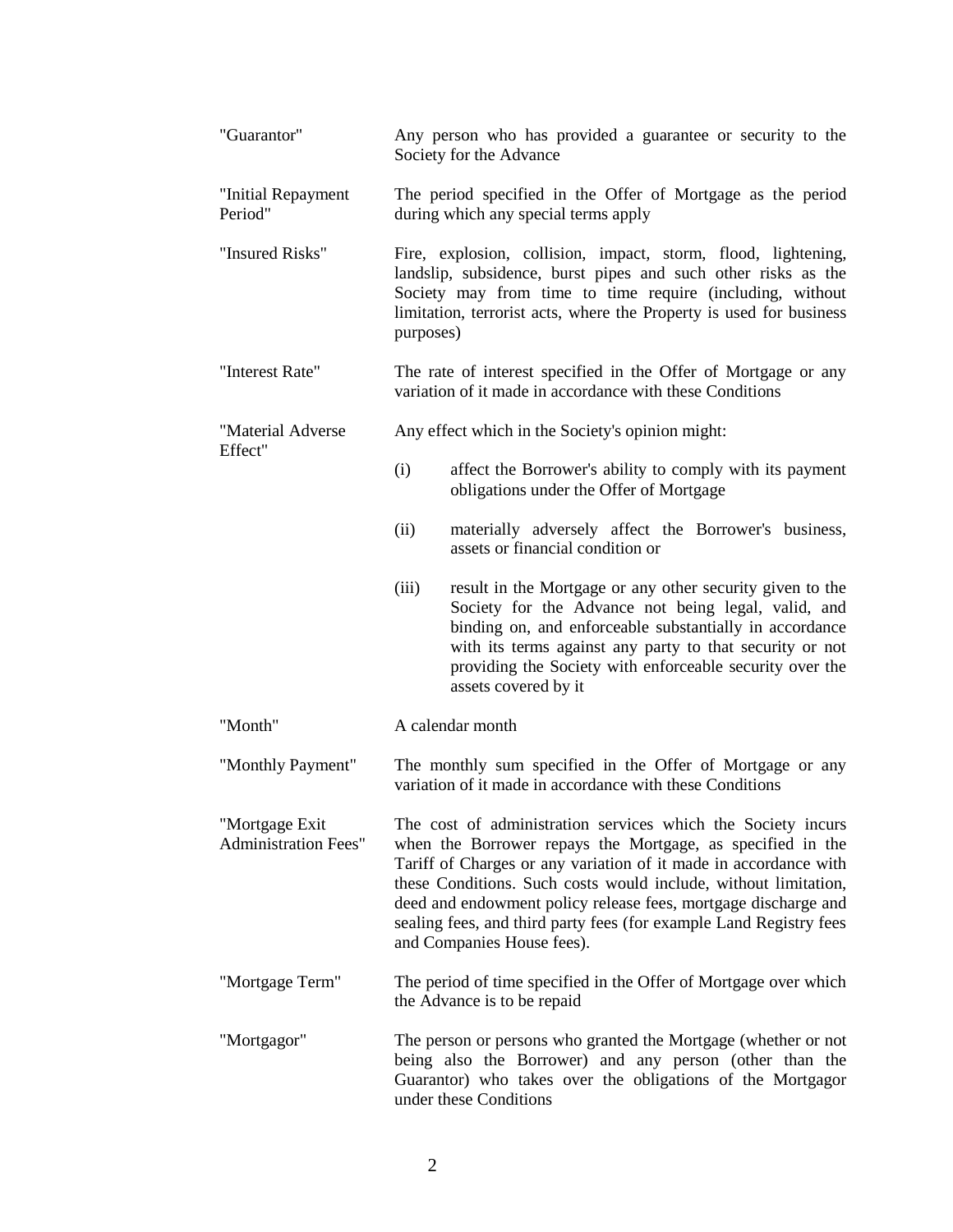| "Offer of Mortgage"                 | The written notice described as the Offer of Mortgage or Offer of<br>Further Advance stating that the Society is prepared to make the<br>Advance (including any variation of that notice) and any other<br>agreement the Society makes with the Borrower in connection<br>with the Mortgage such as an offset facility |
|-------------------------------------|------------------------------------------------------------------------------------------------------------------------------------------------------------------------------------------------------------------------------------------------------------------------------------------------------------------------|
| "Plan"                              | Any savings or other investment scheme in form and substance<br>satisfactory to the Society                                                                                                                                                                                                                            |
| "Policy"                            | A policy of endowment assurance, a policy of term assurance or a<br>pension policy in form and substance satisfactory to the Society                                                                                                                                                                                   |
| "Potential<br>Enforcement<br>Event" | Any event which, with the giving of notice or any certificate or the<br>lapse of time or the making of any determination or the satisfaction<br>of any other condition (or any other combination of such<br>circumstances), will or is likely to constitute an event set out in<br>Condition 13                        |
| "Property"                          | The leasehold, commonhold or freehold property described in the<br>Mortgage and any part or parts of it and including all rights<br>attached or appurtenant to it and all buildings, fixtures, fittings,<br>plant and machinery from time to time situated on it and<br>belonging to the Mortgagor                     |
| "Receiver"                          | A receiver appointed under the Mortgage                                                                                                                                                                                                                                                                                |
| "Redemption Money"                  | The aggregate of the moneys outstanding for the time being and<br>secured by the Mortgage                                                                                                                                                                                                                              |
| "Repayment Method"                  | The way to repay the Advance which will be specified in the<br>Offer of Mortgage                                                                                                                                                                                                                                       |
| "Rules"                             | The rules of the Society in force from time to time including rules<br>adopted and amendments made after the date of the Mortgage                                                                                                                                                                                      |
| "Society"                           | Monmouthshire Building Society and any person who takes over<br>Monmouthshire Building Society's rights or liabilities under these<br>Conditions                                                                                                                                                                       |
| "Tariff of Charges"                 | Those fees and charges made by the Society for mortgage<br>services as published from time to time                                                                                                                                                                                                                     |
| "Year"                              | The financial year of the Society                                                                                                                                                                                                                                                                                      |

- (c) In these Conditions, the Mortgage and the Offer of Mortgage obligations of more than one person are joint and several obligations. This means that all the Mortgagors and Borrowers (as relevant) are responsible for all promises made to the Society under these Conditions, the Mortgage and the Offer of Mortgage not just a part or a proportion of them
- (d) In these Conditions, the Mortgage and the Offer of Mortgage every reference to the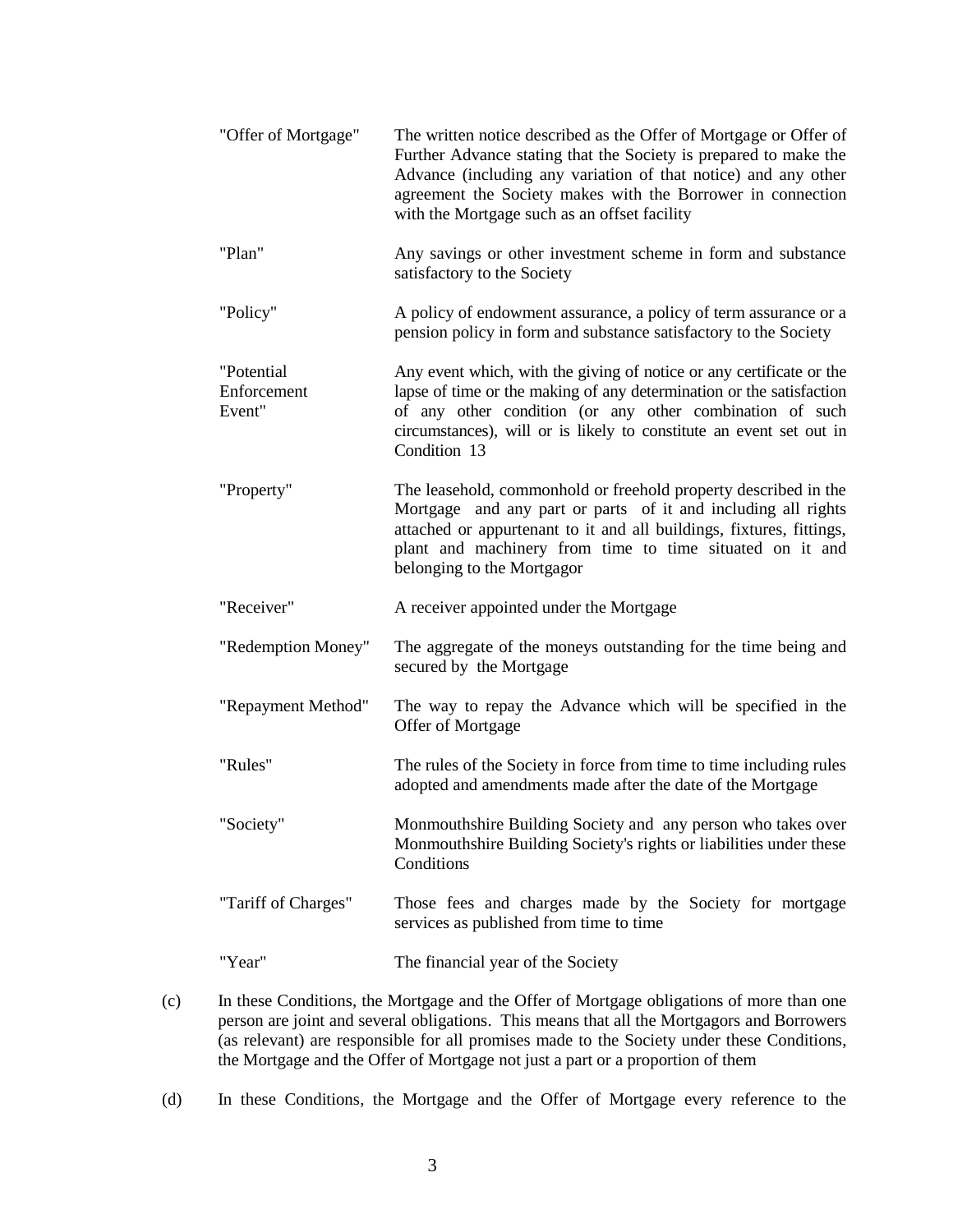Borrower or the Mortgagor shall be a reference to the persons comprised in those definitions taken together and a reference to each of those persons separately

- (e) In these Conditions
	- (i) references to any provisions of these Conditions or to any other document or agreement are references to those provisions or that document or agreement as is in force for the time being and as amended, varied, supplemented, substituted, replaced or novated from time to time
	- (ii) words in the singular are to include the plural and words in the plural are to include the singular
	- (iii) references to a person include references to a corporation, firm, company, partnership, joint venture, unincorporated body of persons, individual or any state or any agency of a state, whether or not a separate legal entity
	- (iv) references to any person include any person who takes over any of the original person's rights or liabilities under these Conditions
	- (v) references to any statutory provision include that statutory provision as amended, supplemented, re-enacted or replaced from time to time (whether before or after the date of these Conditions)

#### **THE RULES**

2. The Borrower is a member of the Society and will observe perform and be bound by the Rules

## **PAYMENTS**

- 3. (a) All payments to the Society shall be in pounds Sterling (or its successor) in immediately available funds. The Borrower will pay to the Society the Monthly Payment in every Month until the Advance and all further advances on the security of the Mortgage with interest and all other moneys to be paid to the Society by the Borrower have been fully paid and satisfied
	- (b) The first full payment under this Condition shall be made in the Month after the date of the Mortgage and subsequent payments at successive intervals of one Month after that and in addition a proportionate part payment of the Monthly Payment shall be made before the end of the Month inwhich the Advance is first made
	- (c) The Borrower shall make each payment due under the Mortgage without (and free and clear of any deduction for) set-off or counterclaim, unless a deduction is required by law
	- (d) If the Redemption Money is not fully repaid on the discharge or realisation of the Society's security the Borrower is to pay the shortfall to the Society and interest will be charged on the shortfall together with any administration fees, legal or other costs, until it is paid
	- (e) Where the Society makes a further advance to the Borrower, the Monthly Payment will be increased to reflect the further advance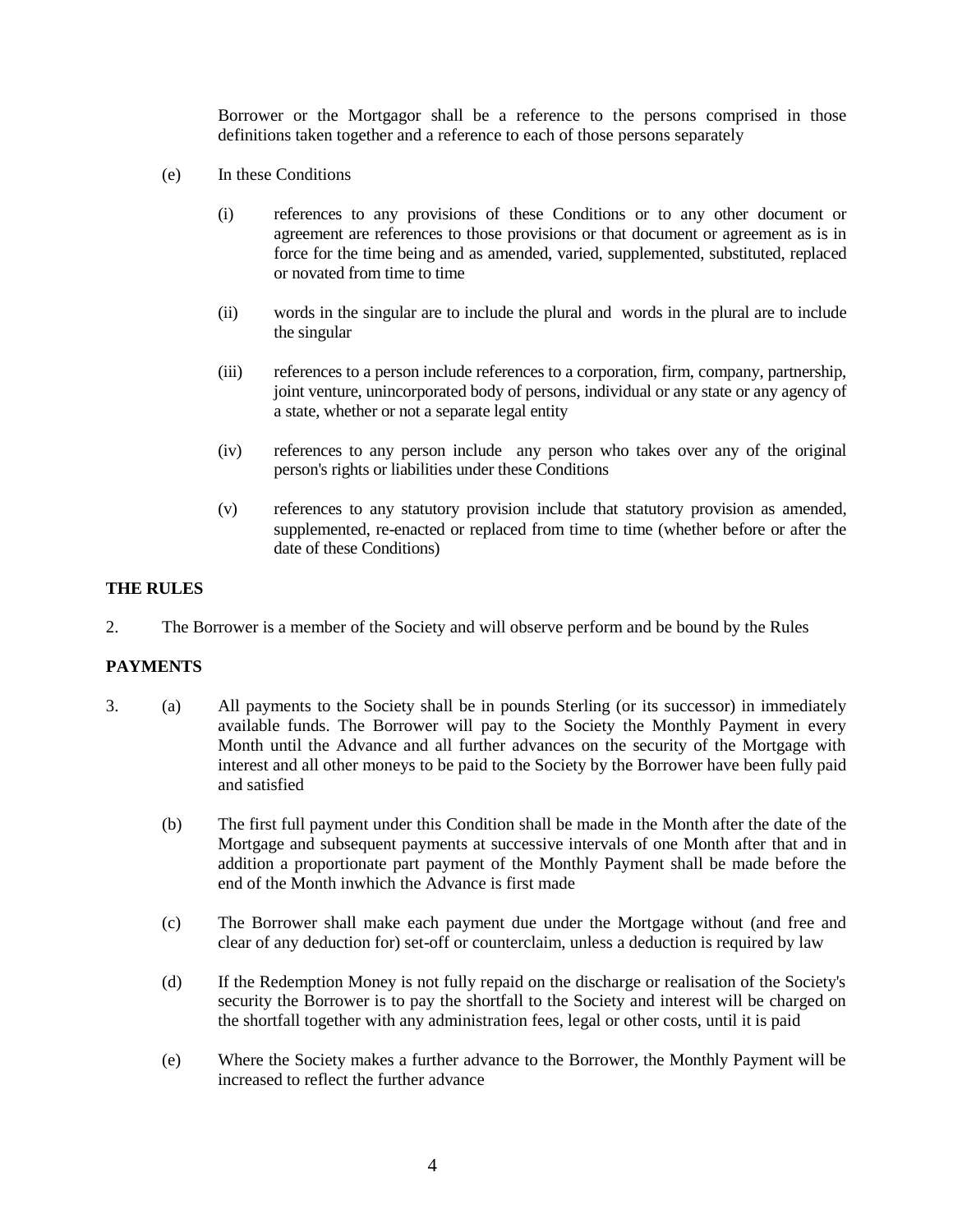- (f) The Society shall apply payments received from the Borrower in the following priority:
	- costs under Condition 26
	- insurance related to the Charged Property
	- interest due on the Advance or under the Mortgage
	- capital due by the Borrower to the Society

## **MONTHLY PAYMENTS**

- 4. (a) Notwithstanding the provisions of Condition 3 the Society will not require repayment of principal to be made under that Condition for any amount covered by a subsisting Policy or Plan and by means of which at maturity the amount is intended to be repaid provided always that the Society is satisfied that the Policy or Plan is reasonably likely to provide sufficient capital to pay the Redemption Money (and the Society reserves the right to review the suitability of a Policy or Plan from time to time). The Society makes and gives no warranty that the Policy or Plan will repay any part of the capital and the Borrower should check regularly the performance of the Policy or Plan to see whether it is likely to be adequate to repay the Redemption Money at the end of the Mortgage Term
	- (b) If the making of Monthly Payments shall be suspended either by the operation of paragraph (a) of this Condition or otherwise by permission of the Society, the Borrower will pay such interest and reduced monthly installments (if any) as the Society may require as a condition of the suspension and on the suspension coming to an end the Borrower will resume or begin and complete the making of Monthly Payments or pay such other monthly amounts as shall be necessary to discharge the Redemption Money within the Mortgage Term
	- (c) The Repayment Method for a mortgage may be changed by agreement between the Borrower and the Society. If the Repayment Method is "Interest only" and one of the events set out in Condition 13 happens then the Society may change the Repayment Method to "Capital" and "Interest". This is in addition to any other rights the Society have under these **Conditions**

# **VARIATION OF MONTHLY PAYMENT**

- 5. (a) Where the Borrower receives notice under Condition 6 (d) of an increase in the Interest Rate, the Borrower must, subject to the specific terms and conditions of the Offer of Mortgage, increase the Monthly Payment to the amount which is sufficient to discharge the Mortgage within the Mortgage Term.
	- (b) Where the Borrower receives notice under Condition 6 (d) of a decrease in the Interest Rate, the Borrower may, subject to the specific terms and conditions of the Offer of Mortgage decrease the Monthly Payment to the amount which is sufficient to discharge the Mortgage within the Mortgage Term
	- (c) Notwithstanding anything contained in this Condition the Monthly Payment may be varied at any time by agreement between the Society and the Borrower

## **INTEREST AND FEES**

6. (a) The Borrower agrees: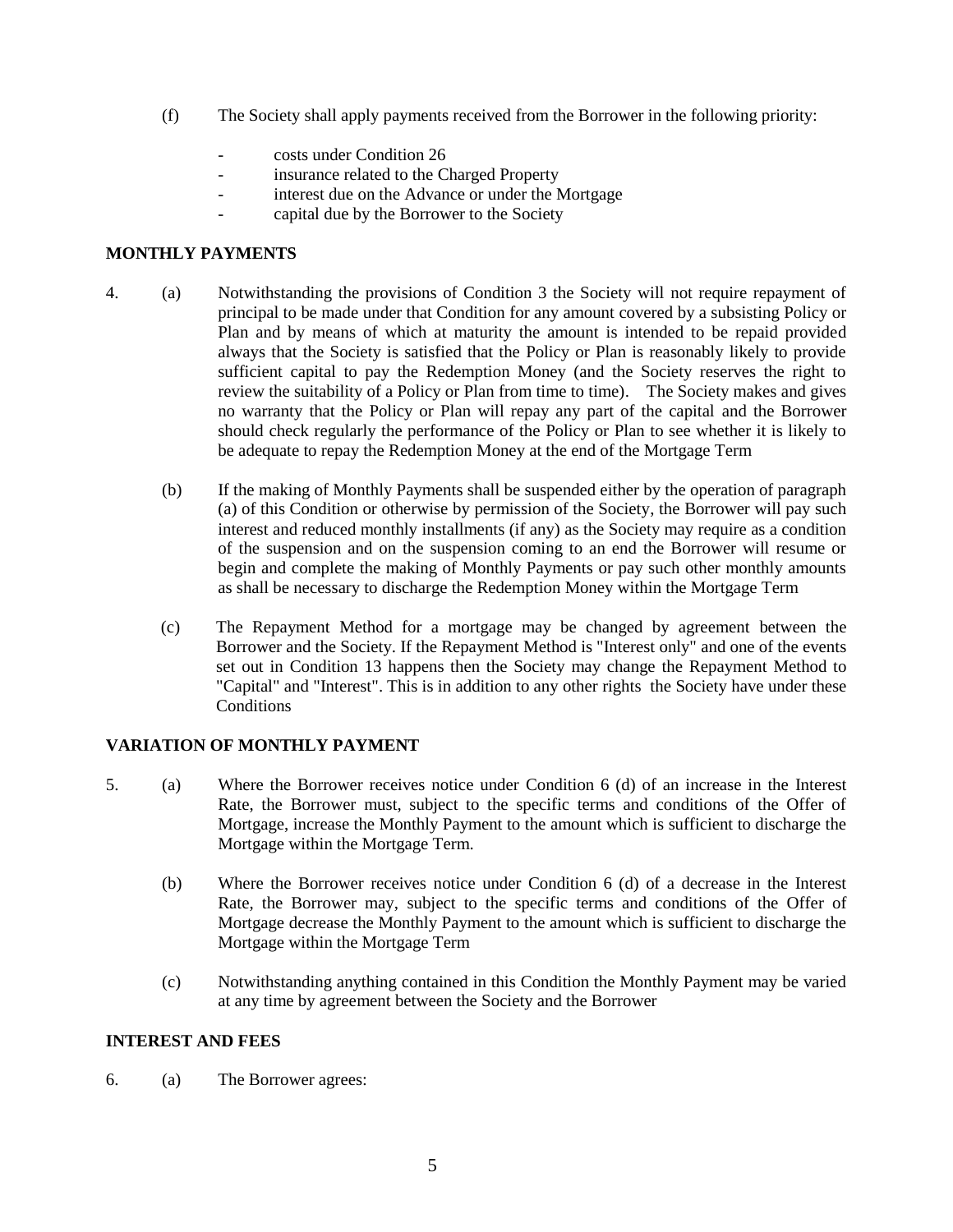- (i) to pay interest from the date of completion at the Interest Rate on the day to day balance of the Redemption Money
- (ii) to the debit of interest to the Borrower's account on the last day of each Month and on the date of redemption
- (iii) that (without affecting the Society's right to require payment), interest debited to the Borrower's account and remaining unpaid is part of the Redemption Money so that the Borrower must pay interest on it which will in turn be debited to the Borrower's account in accordance with Conditions 6 (a) (i) and (ii).
- (iv) that if the Society obtains a judgment against the Borrower, interest will continue to be charged at the Interest Rate and calculated as above until the Society receives payment in full
- (b) If such interest for any Year shall exceed the interest element of the Monthly Payments payable in that Year the excess shall be an additional sum payable by the Borrower in that Year
- (c) Where any part of an intended Advance has been made interest shall not be charged on more principal money than has actually been advanced
- (d) Subject to any special conditions of the Offer of Mortgage to the contrary, the Society may at any time vary the rate of interest applicable to the Advance, or any part of it, and specify the day from which the new rate is to take effect. The Society may only make such variation:
	- (i) if it is reasonable to vary the rate to reflect changes which have occurred, or which the Society reasonably expect to occur, in interest rates generally or in the residential mortgage market
	- (ii) to enable the Society to maintain the competitiveness of interest rates paid to its investors or the providers of funds to the Society
	- (iii) to manage margins between interest rates paid to the Society's investors or the providers of funds to the Society, and interest rates charged to borrowers from the Society, in the interests of the Society's business as a whole
	- (iv) to reflect changes in costs incurred by the Society
	- (v) to reflect any increased or reduced risk to the Society following a change in the way the Property is used or occupied
	- (vi) if it is permitted following any breach by the Borrower of any of the terms of the Offer of Mortgage or the Mortgage or
	- (vii) if it is reasonable to make the change following a decision or recommendation made by a court, regulatory body, ombudsman or other official body or as a result of a change (or anticipated change) in the law or the interpretation of the law.
- (e) The Society will notify the Borrower of any such variation under Condition 6 (d) either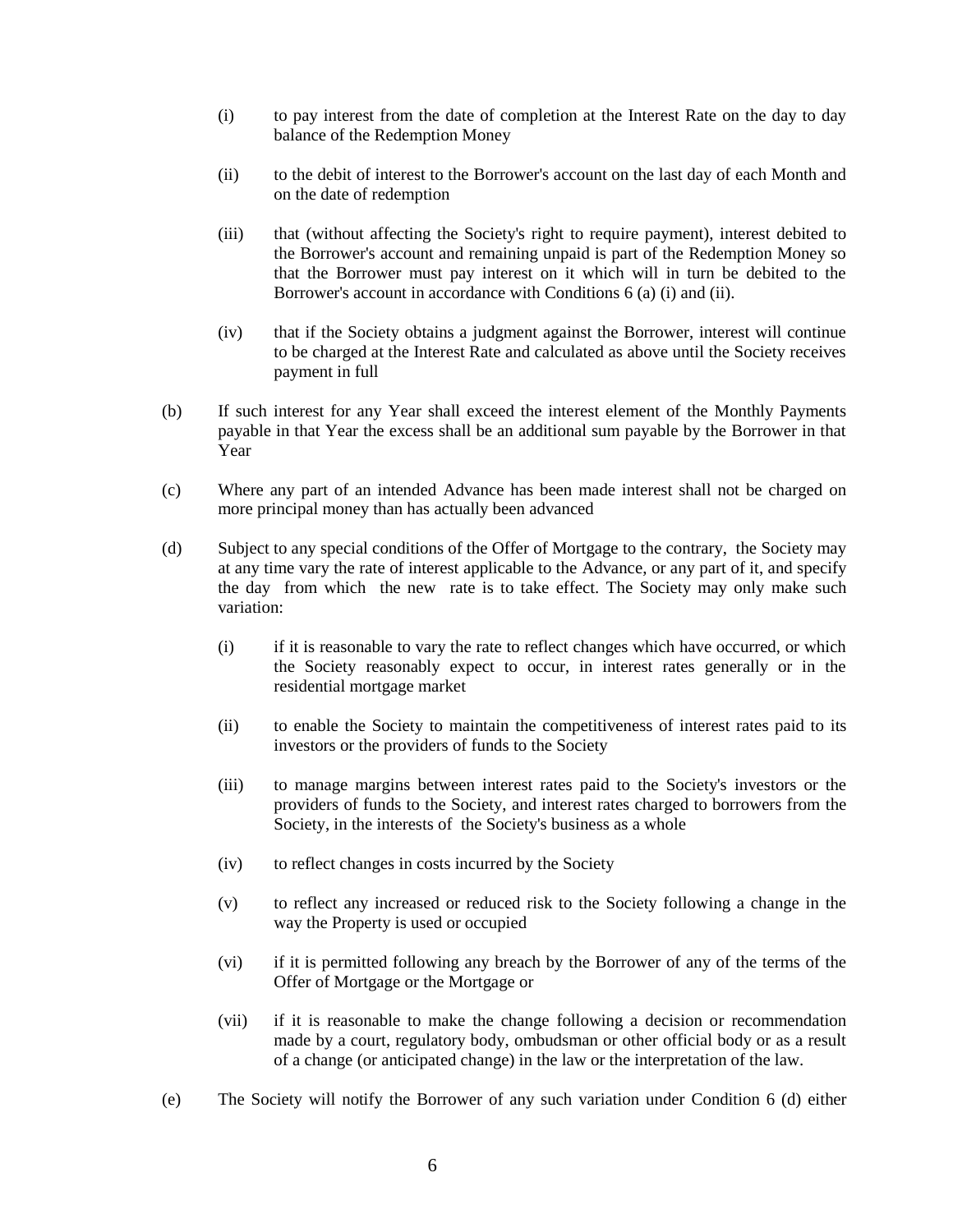before or, if it is to the Borrower's advantage, as soon as reasonably practicable after such variation is to take effect. Such notice will be given by post or other method of direct personal communication at the Society's discretion. Where the Interest Rate is to be increased the increased Interest Rate shall only take effect 10 days from the date of such notification to the Borrower.

- (f) If full payment of the Redemption Money takes place before expiry of the Initial Repayment Period an Early Repayment Charge may be payable as stipulated in the Offer of Mortgage. Any Early Repayment Charge will reflect the costs incurred by the Society in setting up the Advance which the Society would have recovered over the Mortgage Term.
- (g) Upon redemption of the Mortgage the Borrower shall pay the Mortgage Exit Administration Fees to the Society
- (h) The Mortgage Exit Administration Fees are the fees set out in the Tariff of Charges, as varied in accordance with Condition 6 (i)
- (i) The Society may increase the level of the Mortgage Exit Administration Fees from time to time by notice in writing to the Borrower to reflect changes in the costs of the administration services which the Society incurs upon redemption of the Mortgage. Any increase shall take effect from the date specified in the notice which shall be not less than 30 days from the date of the notice
- (j) The Mortgage will, in addition to those specific to the selected mortgage product which are detailed in the Offer of Mortgage, be subject to those fees and charges published from time to time by the Society in the Tariff of Charges. The fees and charges can be varied and new fees introduced by the Society at any time by giving 30 days prior written notice to the Borrower unless the Offer of Mortgage states otherwise. The fees and charges will be varied and new fees introduced for the following reasons:
	- to reflect the increased cost to the Society of providing the service
	- to reflect the current market conditions
	- to reflect any increased or reduced risk to the Society following a change in the way the Property is used or occupied
	- to reflect new additional costs due to legislation, regulation or market forces
	- to reflect new services or features

## **OTHER COVENANTS**

- 7. The Borrower and the Mortgagor (if other than the Borrower) covenant so long as the Mortgage is outstanding that, unless the prior written consent of the Society is obtained (such consent not to be unreasonably withheld under Conditions  $7(h)$ ,  $(i)$ ,  $(i)$ ,  $(m)$ ,  $(u)$  and  $(aa)$ )
	- (a) all covenants (restrictive or otherwise) statutory requirements and stipulations for the time being affecting the Charged Property or its use or enjoyment shall be observed and performed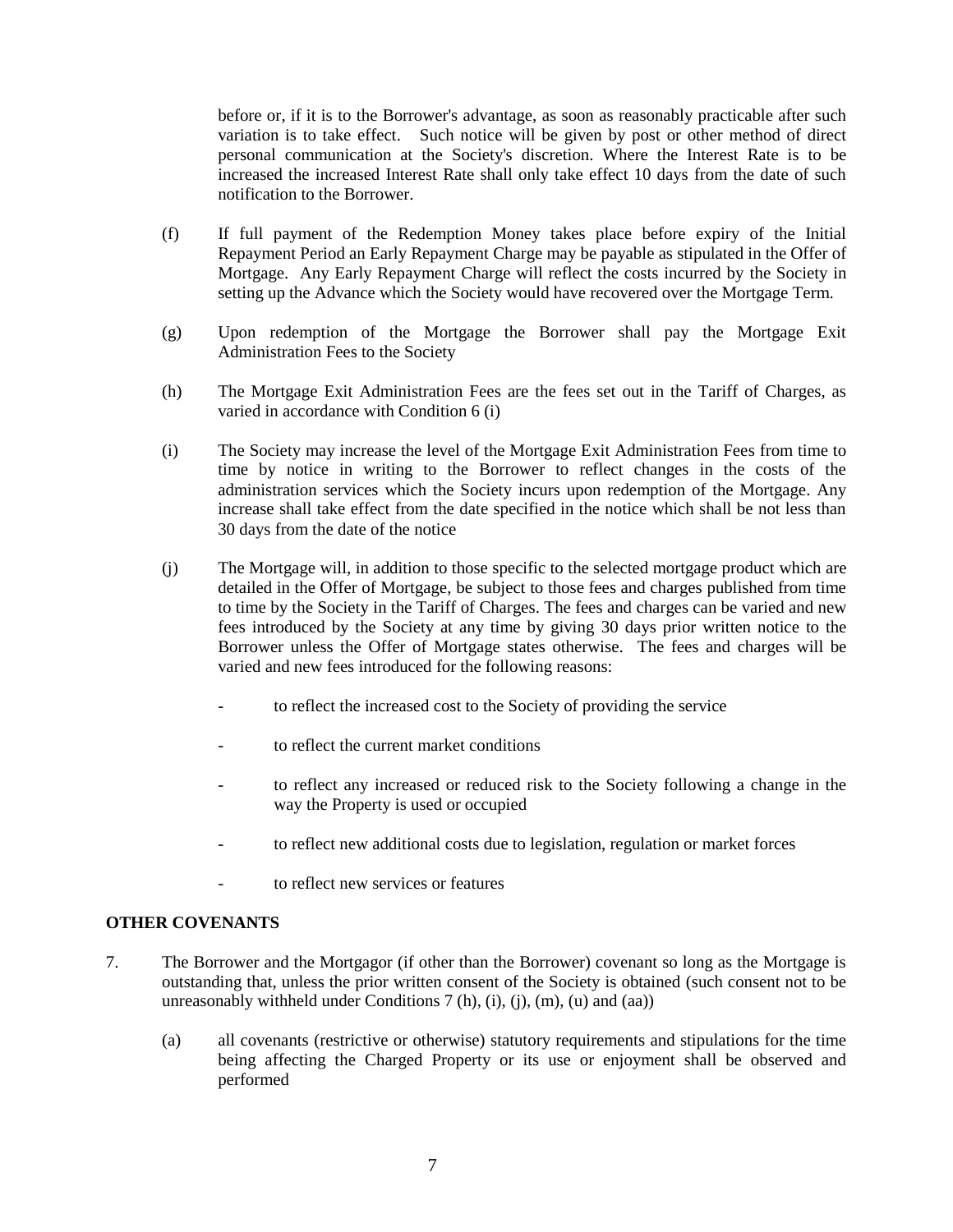- (b) all rents, rates, taxes, outgoings and impositions payable for the Charged Property shall be paid punctually
- (c) the Charged Property shall be put and kept in good and substantial repair and condition
- (d) all the lawful requirements and regulations of the local and other competent authorities concerning the Charged Property shall be observed and performed and the Borrower and the Mortgagor will comply with the terms of all applicable laws and regulations including (without limitation) all environmental laws, legislation relating to public health, town and country planning, control and handling of hazardous substances or waste, fire precautions and health and safety at work.
- (e) on giving any notice of the desire of the Mortgagor to have an extended lease of the Property or the acquisition of a superior title to the Property, the Mortgagor will send a copy of such notice to the Society and obtain the Society's consent to the form of the extended lease or transfer deed. Within one month of the execution of any extended lease of the Property or the acquisition of the superior title by the Mortgagor, the Mortgagor will deliver such lease or the transfer deed to the Society and (if so required) execute a fresh charge by way of legal mortgage to the Society of all the estate of the Mortgagor in the Property under and by virtue of such lease or transfer document
- (f) the Society shall be fully and effectively reimbursed for all actions, proceedings, claims, costs and damages occasioned by any breach of any covenant or stipulation or the nonpayment of any outgoings by the Borrower and the Mortgagor
- (g) where the Advance is paid in installments as works proceed, the works shall be proceeded with and completed without delay and within such time and subject to such conditions as the Society reasonably requires and the Mortgagor shall transfer all rights to the Society (so far as the Mortgagor has capacity to do so) in any plans or specifications for any such works
- (h) no construction works shall be carried out on any part of the Property and no alteration shall be made to or in the use of the Property
- (i) the statutory powers of leasing or agreeing to lease and of accepting surrenders of leases shall not apply to the Mortgage and the Mortgagor will not otherwise create any tenancy or lease or license or part with or share the occupation or possession of the Property. Where the Society consents to a letting, the Borrower will be charged a fee for this as set out in the Tariff of Charges
- (j) the Mortgagor will not sell, transfer, grant any charge, mortgage or other security interest in or over or otherwise dispose of the whole or any part of the Charged Property. Where the Society consents to such security or release of part of the Charged Property the Borrower will be charged a fee for this as set out in the Tariff of Charges
- (k) there shall not be done on the Property anything which may prejudicially affect the insurance of the Property or which may increase the premium payable for any such insurance
- (l) any condition imposed by the Society on giving its consent under any of the paragraphs of this Condition will be duly complied with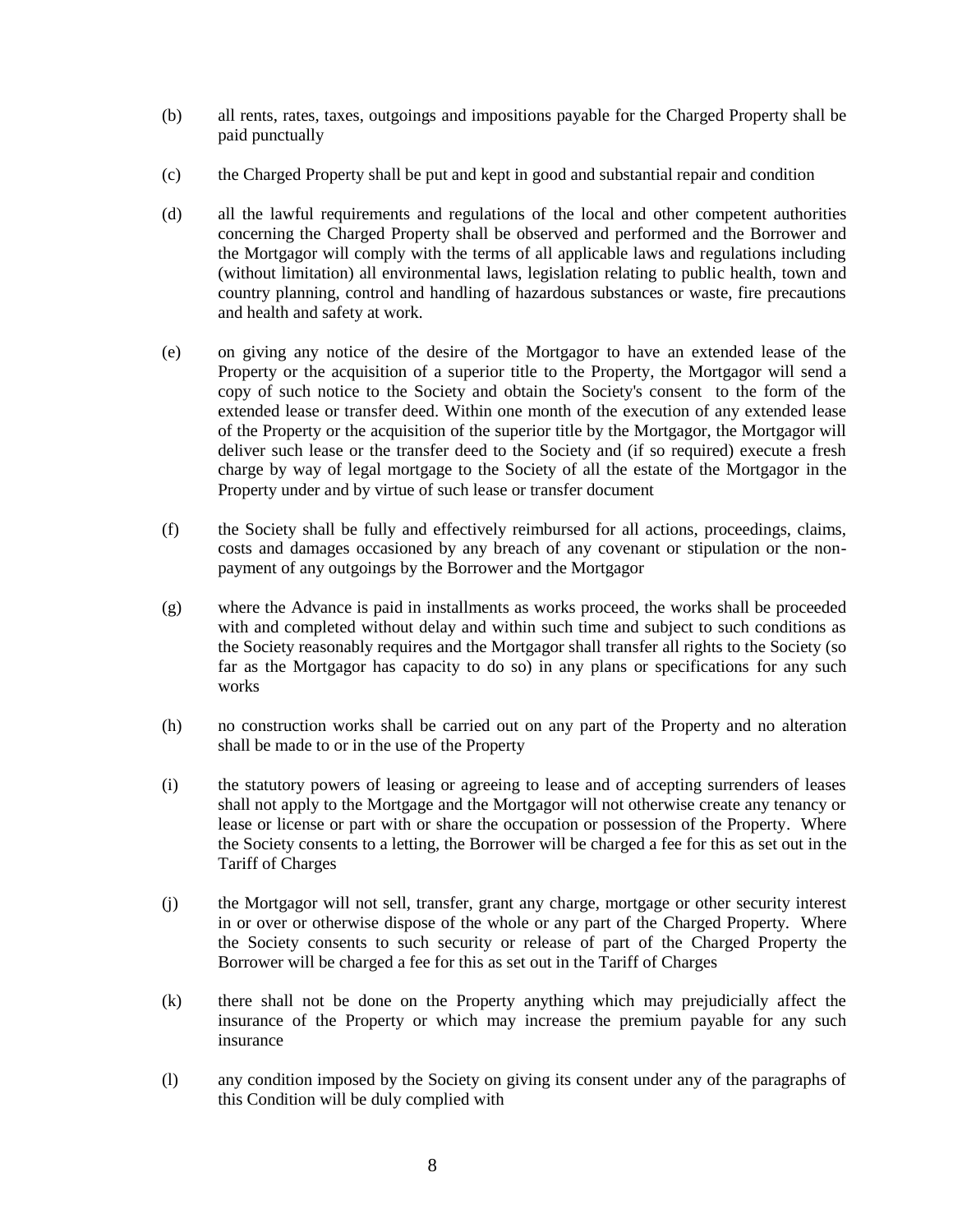- (m) they will not allow anyone other than the Mortgagor to become the registered proprietor of the Property
- (n) they will notify the Society if the Property is unoccupied for a period of one month or more
- (o) (if the Property is leasehold) they will comply with the terms of the lease on which the Property is held
- (p) they will forward to the Society promptly upon receipt copies of any notice or information received concerning any matter which might materially affect the Charged Property or its value and (at the cost of the Mortgagor) to take any action in connection with it as the Society may reasonably require
- (q) they will provide to the Society such information on their financial affairs and the Property as the Society will from time to time reasonably request
- (r) if the Property is leasehold and the lease requires the Mortgagor to be a member of a management company, the Mortgagor shall deposit with the Society on the date of the Mortgage its share certificate or other certificate of membership of such management company and the Mortgagor appoints the Society as its attorney and in its name to execute a transfer of such share or membership to any person to whom the Society may convey, transfer or assign the Property under its powers under these Conditions
- (s) if the Property is commonhold the Mortgagor will:
	- (i) not vote in favour of a winding up of the commonhold association without obtaining the Society's consent
	- (ii) immediately notify the Society in writing prior to any vote to wind up the commonhold association
	- (iii) immediately supply the Society with any notices served or received in accordance with the terms of the commonhold community statement
	- (iv) not to vote to vary the memorandum and articles of association for the commonhold association or the commonhold community statement without the written consent of the Society
- (t) not to do or allow to be done anything which may significantly reduce the value of the Charged Property
- (u) (if the Borrower or the Mortgagor is a company or a limited liability partnership) neither the Borrower nor the Mortgagor as relevant will enter into any amalgamation, de-merger, merger or reconstruction or any joint venture or partnership agreement
- (v) not to deal with any claim for compensation, however arising, for all or part of the Charged Property other than in accordance with the requirements of the Society, and if required by the Society to pay to the Society in reduction of the Redemption Money all or part of such compensation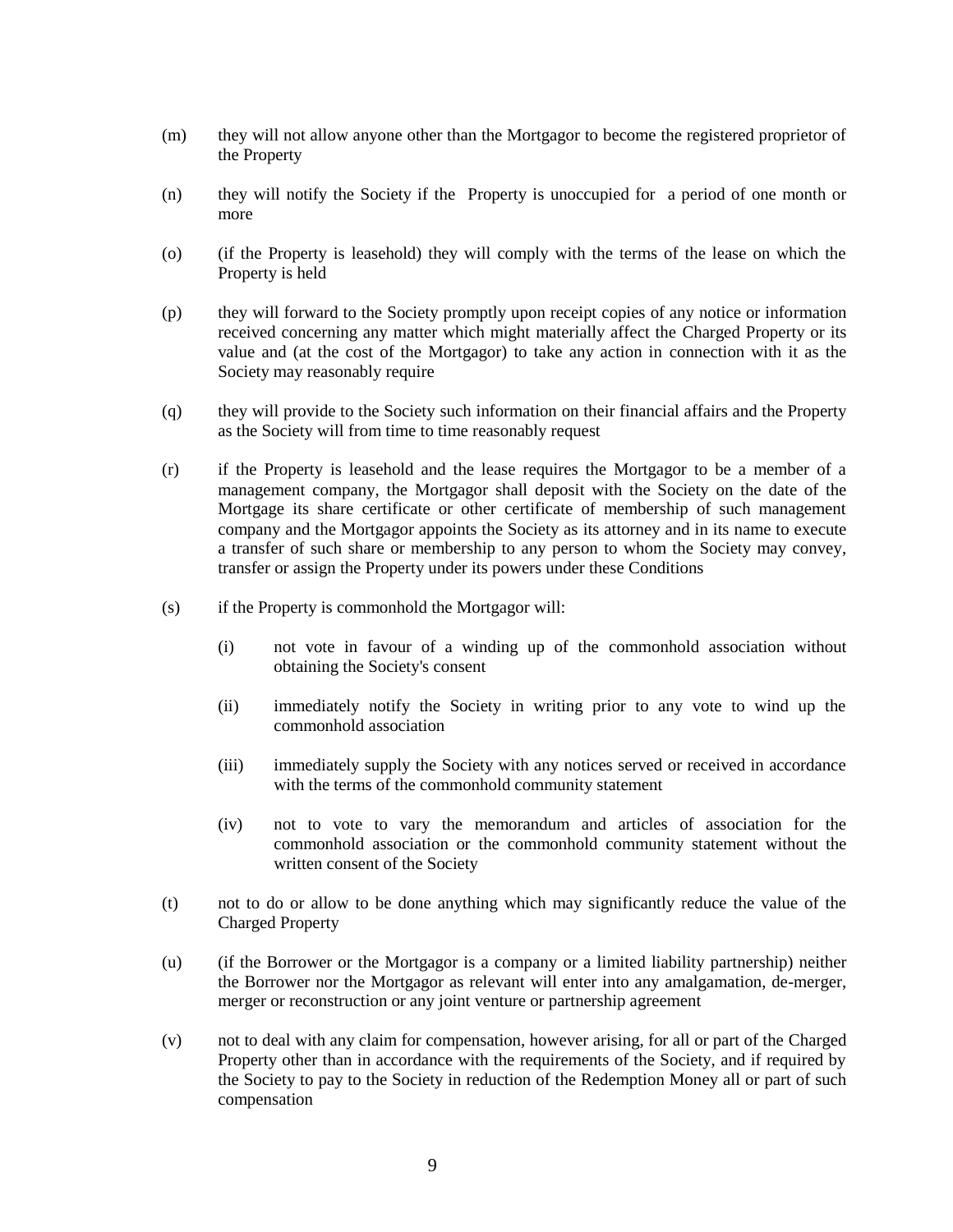- (w) not to do or allow to be done or omit to do on the Property anything which might lead either to the Mortgagor incurring any liabilities or committing any offence under environmental law or incur any other liability as a result of the pollution of the Property or to the Property being entered upon any registers of land which may have been put to a contaminative use under such law and further to send copies to the Society of any notice received in connection with environmental matters for the Property
- (x) if the Property has the benefit of any rights under any agreement with the National House-Building Council or other similar body or under any arrangement giving similar rights, not to deal with any claim under such agreement other than in accordance with the reasonable requirements of the Society, and if required by the Society either to pay to the Society in reduction of the Redemption Money the proceeds of any such claim or to use such proceeds in reinstatement of the Property
- (y) if the Borrower or the Mortgagor or if any employee or agent of the Borrower or the Mortgagor at any time while the Mortgage is in force holds any premises licence and/or any personal licence for the Property and allowing intoxicating liquors to be sold from the Property
	- (i) to obtain, renew and maintain or procure that there is obtained, renewed and maintained the relevant proper licence in a form acceptable to the Society and, if requested by the Society, to produce a copy of such licence or certificate to the Society
	- (ii) not to do or omit or allow anything to be done which may prejudice the continued existence or renewal of such licence
	- (iii) to inform the Society as soon as the Borrower or the Mortgagor becomes aware of anything which is likely to affect the continued existence of such licence or to result in the conditions to such licence being varied
	- (iv) to insure, and to keep such licence insured, against loss, termination or nonrenewal in the joint names of the Society and as relevant the Borrower or the Mortgagor in such sum and upon such terms as the Society may from time to time in writing require and the provisions of Condition 8 shall apply to such insurance as if they were now repeated
	- (v) at any time after the Society has demanded repayment of the Redemption Money, the Mortgagor will upon the request of either the Society or the Receiver do anything or sign any documents or procure that all relevant action is taken or documents signed which the Society or the Receiver requests to assist in the transfer of all such licences to any other person
- (z) they will maintain all other licences and procure all renewals of licences necessary or desirable for carrying on the trade or business carried on by the Borrower or the Mortgagor at the Property
- (aa) the Mortgagor will not make an option to tax land and/or buildings comprising the Property or will not revoke any option made prior to the date of the Mortgage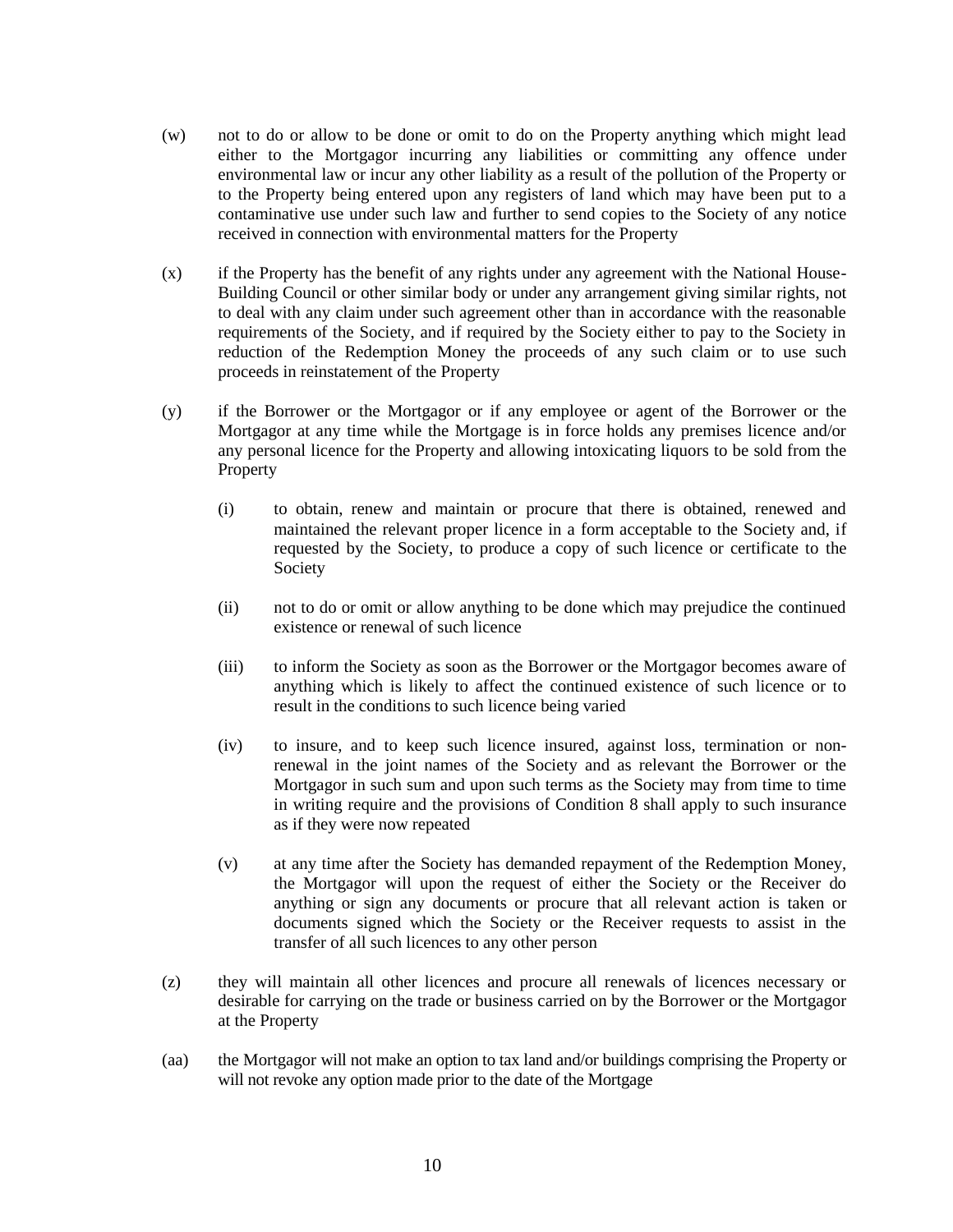(bb) they will notify the Society of the occurrence of any event set out in Condition 13 or of any Potential Enforcement Event

## **INSURANCE**

- 8. (a) The Mortgagor
	- (i) will, subject to Condition 8 (a) (ii), insure the Charged Property with a United Kingdom insurance company acceptable to the Society against loss or damage by any of the Insured Risks in a sum equal to the full reinstatement value of the Charged Property for the time being and upon an index-linked basis (including:
		- architects', surveyors' and other professional fees
		- expenses of demolition and site clearance
		- where the Property is let, an amount equal to the loss of rent under the lease for three years or such longer period as the Society may reasonably require and
		- Value Added Tax (if any) which may become due on such amounts)

with the interest of the Society as Mortgagee noted on the insurance policy

- (ii) will not be required to put in place separate insurance for the Property where the Property is insured by a prior chargee or some other third party provided the Mortgagor uses its best endeavours to ensure that such insurance complies with the provisions of Condition 8 (a) (i) and is on terms reasonably satisfactory to the Society
- (iii) will produce to the Society on demand particulars of the terms of the insurance and evidence that the insurance is in force
- (b) The Borrower and the Mortgagor will promptly notify the Society of any damage to the Charged Property which may give rise to a claim under the insurance of the Charged Property
- (c) The Borrower and the Mortgagor will not do or permit or suffer to be done anything whereby any insurance on the Charged Property may be cancelled, become unenforceable, may lapse or become impaired or is altered without the consent of the Society or which would cause any increase in premium
- (d) The Mortgagor will hold all moneys receivable by it or under its control for such insurance in trust for the Society to be paid to it or at the option of the Society it may as its agent on his behalf and in its name receive and give a good discharge for such moneys
- (e) If the Mortgagor does not insure or keep insured the Charged Property or if there is a breach or failure to comply with any of the foregoing paragraphs then unless some other person has covenanted to do so the Society may insure the Charged Property against the Insured Risks for such sums as it may from time to time think fit and money expended for that purpose will be recoverable from the Borrower on demand and until repaid will carry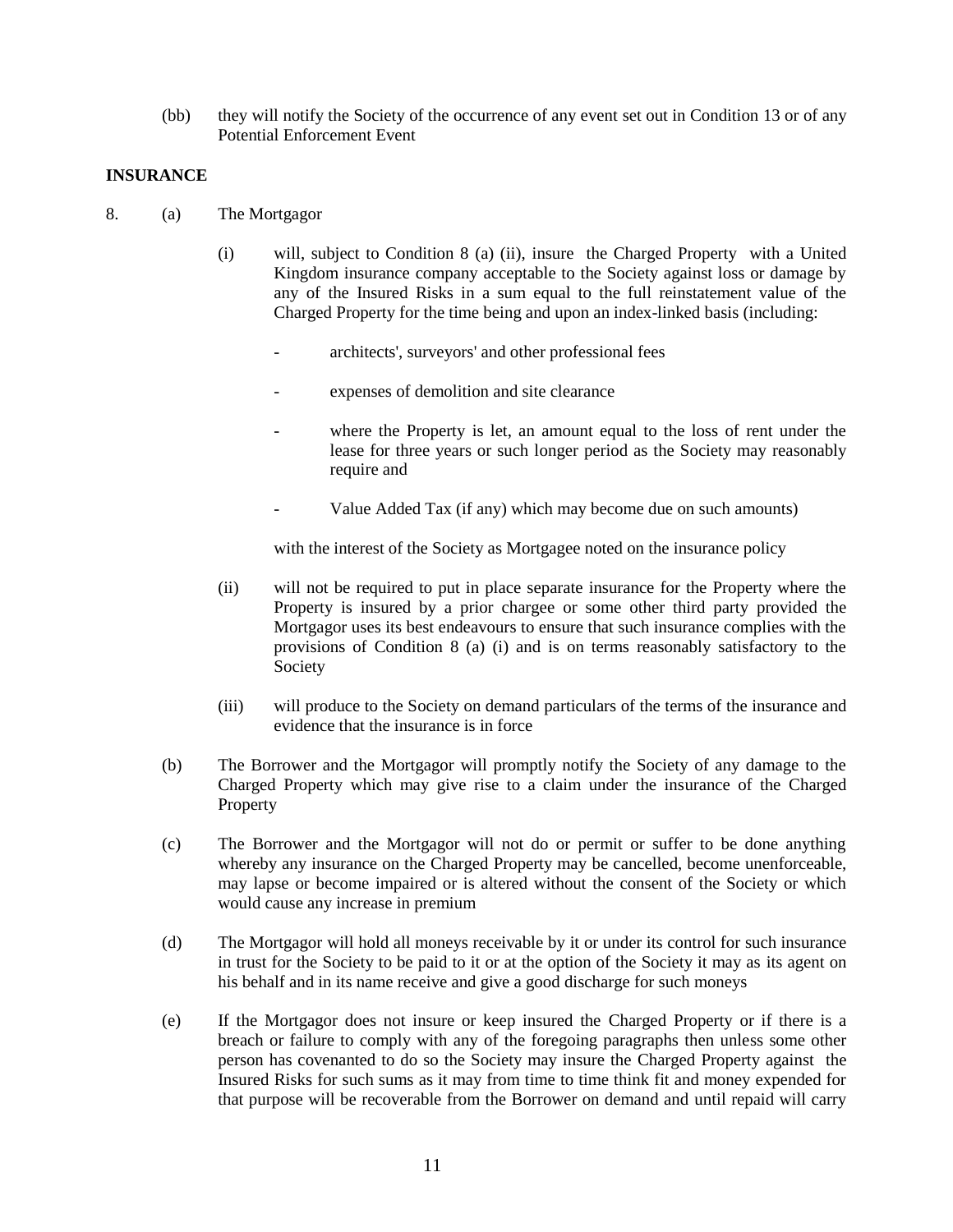interest at the Interest Rate and form part of the Redemption Money

- (f) If any insurance monies are due to the Mortgagor under the terms of a lease of the Property it will immediately claim all such monies and hold them in trust for the Society to be paid to it or at the option of the Society it may as its agent on its behalf and in its name receive and give good discharge for such monies
- (g) The Society shall have full power to settle and adjust with the insurers provided that the Society acts reasonably in the conduct of such claims
- (h) Any moneys receivable by the Society, the Borrower or the Mortgagor on any insurance of the Charged Property shall be applied, subject to the rights of any prior chargee or where the Property is held by the Mortgagor under a lease, the rights of any landlord of the Property (collectively "the Third Parties") in or towards the payment of the Redemption Money if the assets the subject of the insurance claim cannot be lawfully or economically repaired or if an event set out in Condition 13 has occurred and is continuing. In all other circumstances, all moneys received under any policy or policies of insurance shall be applied, at the Mortgagor's option, but subject to the rights of any Third Parties, either in making good to the Society's satisfaction the loss or damage to the assets the subject of the insurance claim (any deficiency being made good by the Mortgagor) or towards the payment of the Redemption Money

## **INVESTIGATIONS**

- 9. (a) If any event under Condition 13 occurs then (while it is continuing unwaived) the Society shall be entitled to initiate an investigation of, and/or instruct any report (accounting, legal, valuation or other) on the business and affairs of the Borrower which the Society considers necessary to ascertain the financial position of the Borrower, all fees and expenses incurred by the Society in so doing being payable by the Borrower
	- (b) The Borrower consents to the provision by the Society of all information on the Borrower which the Society provides to any person producing any report referred to in Condition 9(a)

# **VALUATIONS**

10. The Society shall be entitled, at the Borrower's expense, to have a valuation of the Property carried out by an independent surveyor or valuer (to be appointed at the Society's sole discretion) once in every five years and also at any time following the occurrence of any event under Condition 13 (while it is continuing unwaived) and the Mortgagor agrees to provide such access and other assistance as may reasonably be required by the Society for such purposes. The Mortgagor shall ensure that any tenant or other occupier of the Property shall ensure that access and assistance is provided for such purposes.

# **SOCIETY'S RIGHTS AND POWERS**

- 11. In case of breach or non-performance of any of these Conditions concerning the Charged Property, the Society at its discretion may remedy the breach or non performance and all moneys expended by the Society for such purpose shall be recoverable from the Borrower on demand and until paid by it shall carry interest at the Interest Rate and form part of the Redemption Money
- 12. While the Mortgage is outstanding the Society may enter and inspect the Property at any reasonable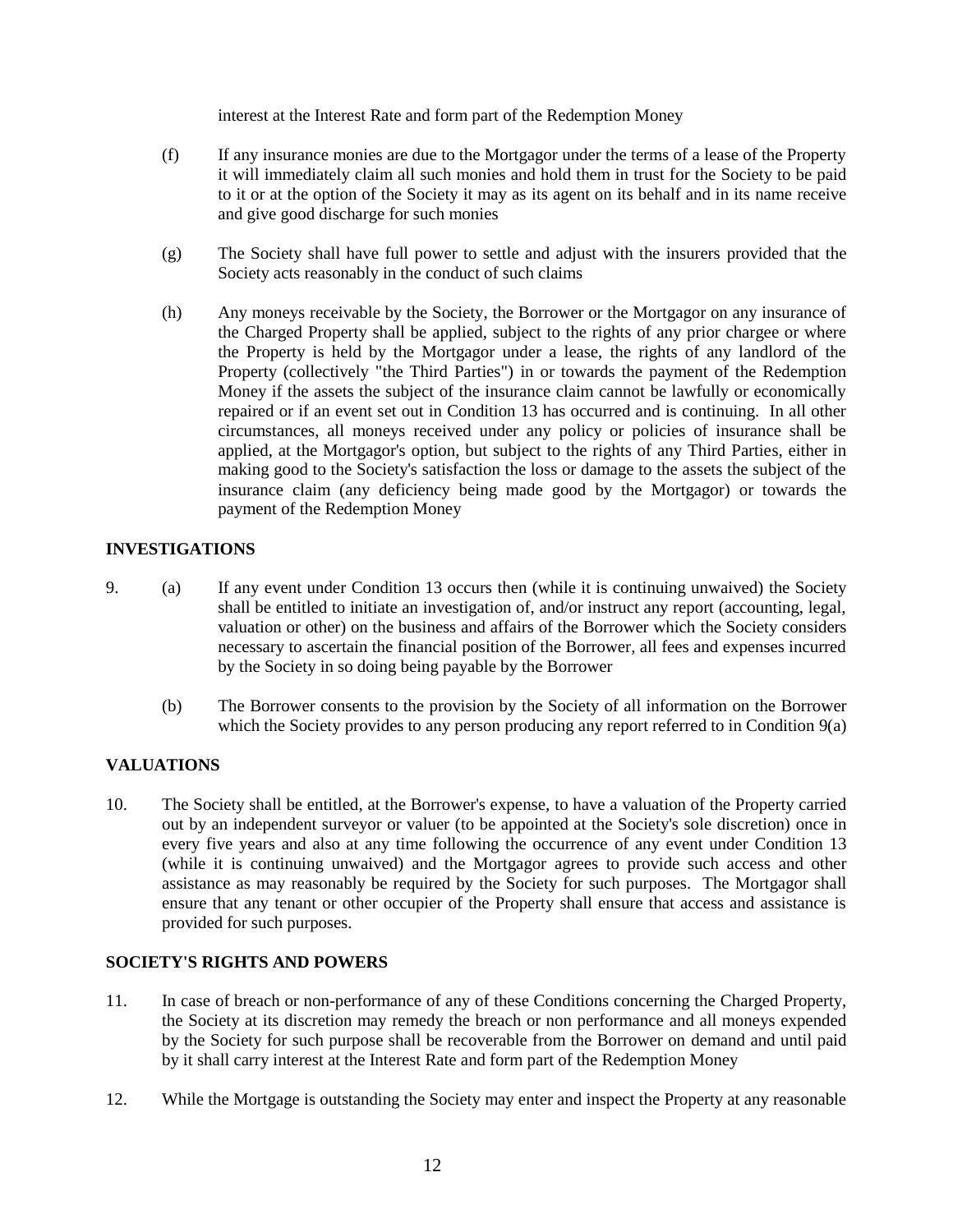time and on giving reasonable notice (except in emergency) and it may also enter and do any work which the Mortgagor has failed to do and any expenses so incurred shall be payable by the Borrower on demand and until paid by the Borrower shall carry interest at the Interest Rate and form part of the Redemption Money

- 13. The Redemption Money shall become immediately payable to the Society on the occurrence of any of the following events
	- (a) if the Borrower or the Mortgagor is late in paying any money under the Mortgage, the Offer of Mortgage or these Conditions and the amount unpaid is at least equal to two Monthly Payments and the Borrower or the Mortgagor (as relevant) has failed to remedy the breach within a Month of the Society requesting it to do so
	- (b) if there is a breach by the Borrower or the Mortgagor of any other obligation relating to the Charged Property contained in the Offer of Mortgage, or under Conditions 7, 8, 10 or 39 (not being an obligation purely for the payment of money) and either such breach is in the opinion of the Society not capable of remedy or such breach is in the opinion of the Society capable of remedy and is not remedied within a Month after the earlier of the date of notice by the Society requiring such remedy or the date on which the Mortgagor or the Borrower first becomes aware of the breach
	- (c) if any petition is presented by any person or any order is made by any court or any resolution is passed by the Borrower or the Mortgagor for its bankruptcy, winding-up or dissolution or for the appointment of a liquidator or administrator of the Borrower or the Mortgagor (except for the purpose of an amalgamation or reconstruction on terms and conditions which shall have first been approved by the Society)
	- (d) if the Borrower or the Mortgagor is, or is adjudicated or found to be, bankrupt, insolvent or suspends payment of its debts or is (or is deemed to be) unable to or admits inability to pay its debts as they fall due or proposes or enters into any composition or other arrangement for the benefit of its creditors generally or proceedings are commenced in relation to the Borrower or the Mortgagor under any law, regulation or procedure relating to reconstruction or adjustment of debts
	- (e) if the Borrower or the Mortgagor shall have a receiver appointed over the whole or any substantial part of its assets or if an administrator of the Borrower or the Mortgagor is appointed or an application is made for the appointment of an administrator of the Borrower or the Mortgagor or notice of intention to appoint an administrator of the Borrower or the Mortgagor is served
	- (f) if the Property or any material part of it is sold or is compulsorily purchased
	- (g) if another lender takes possession of the Charged Property or any material part of it or a receiver is appointed over the Charged Property or any material part of it
	- (h) if the Borrower or the Mortgagor dies or becomes incapable of managing its affairs by reason of mental incapacity or where there is more than one Borrower or Mortgagor the last surviving Borrower or Mortgagor dies or becomes incapable of managing its affairs by reason of mental incapacity
	- (i) if there is a material breach of representation or warranty made by the Borrower or the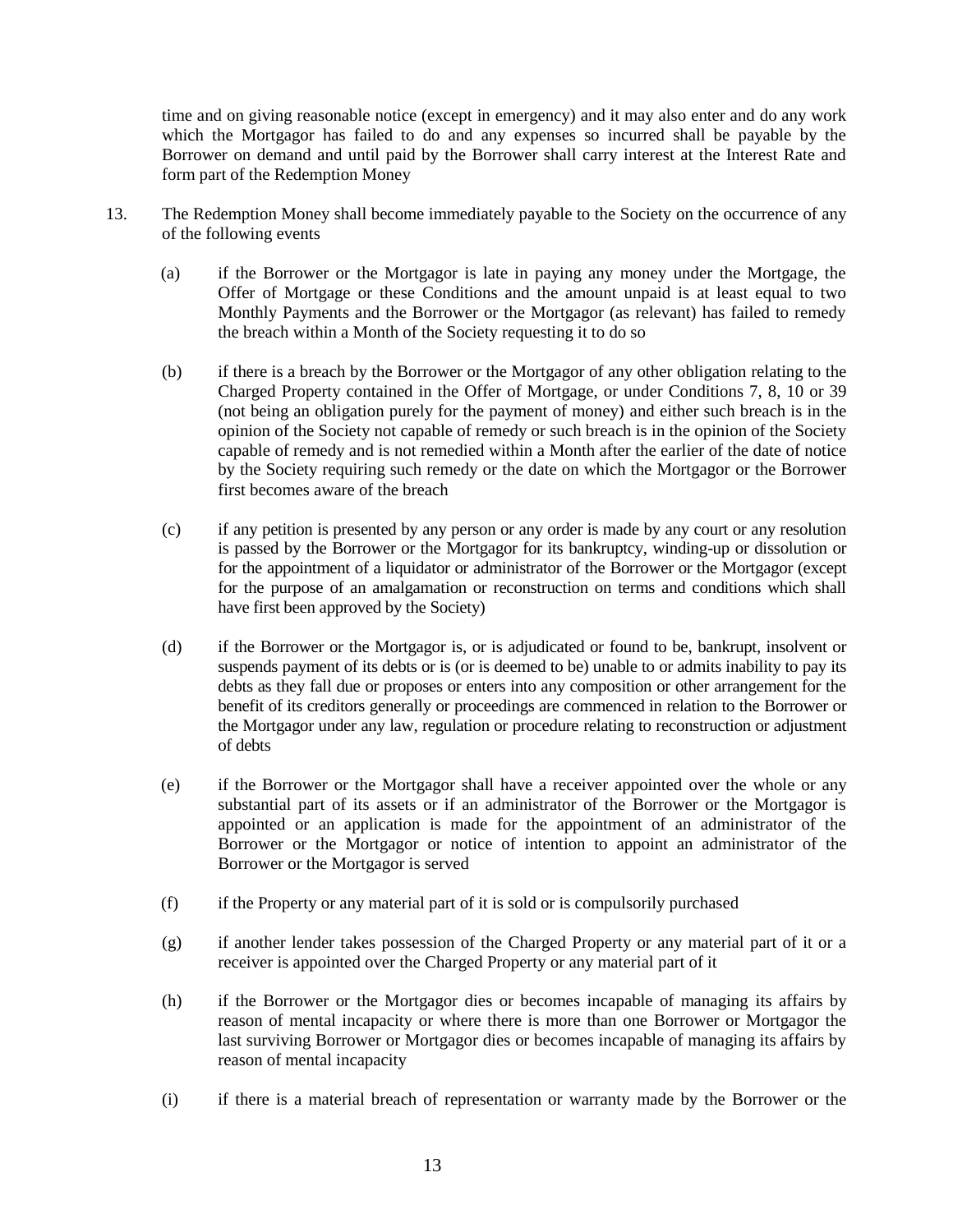Mortgagor in the Offer of Mortgage, the Mortgage, or these Conditions

- (j) if it becomes apparent that the Mortgage is not binding on the Charged Property or any material part of it
- (k) if the Charged Property or any material part of it is damaged so as to depreciate the value of the Society's security to a material extent
- (l) (if the Borrower or the Mortgagor is a company) a person either alone or acting with one or more others, not having control of the Borrower or the Mortgagor at the date of the Mortgage, obtains control of the Borrower or the Mortgagor. Control in this Condition 13 (l) means holding more than 50% of the issued share capital of the Borrower or the Mortgagor
- (m) any attachment, distress, execution or other process affects any part of the Charged Property and any such action is not lifted or discharged within 14 days
- (n) any judgement or order is made that may require the Mortgagor to give up possession of any part of the Charged Property
- (o) it is or becomes illegal for the Borrower to allow the Redemption Money or any part of it to remain outstanding
- (p) if the Borrower ceases to carry on the whole or a substantial part of its business
- (q) on the happening of any of the above events or any analogous event in relation to any Guarantor or if any Guarantor gives notice to the Society to determine or revoke any guarantee or security given to the Society for the Advance
- (r) if any other event or circumstance occurs or arises which will have a Material Adverse Effect
- 14. At any time after the Redemption Money has become immediately payable, the Society may without any previous notice to or concurrence on the part of the Borrower or the Mortgagor
	- (a) take possession of the Charged Property
	- (b) exercise all the powers conferred on mortgagees by the Law of Property Act 1925 but so that the power of sale may be exercised whether the Society shall be in possession or not of the Charged Property and without the restrictions imposed by Section 103 of that Act (which regulates the Society's power of sale of the Charged Property)
	- (c) lease the Property for such tenancy or term of years at such rent and generally upon such terms as the Society at its absolute discretion shall think fit
	- (d) exercise in relation to the Charged Property all the powers of an absolute beneficial owner of the Charged Property free from encumbrances
	- (e) apply any credit balance (whether or not then due) which is at any time held by the Society for the account of the Borrower, or the Mortgagor or in or towards satisfaction of the Redemption Money or any of it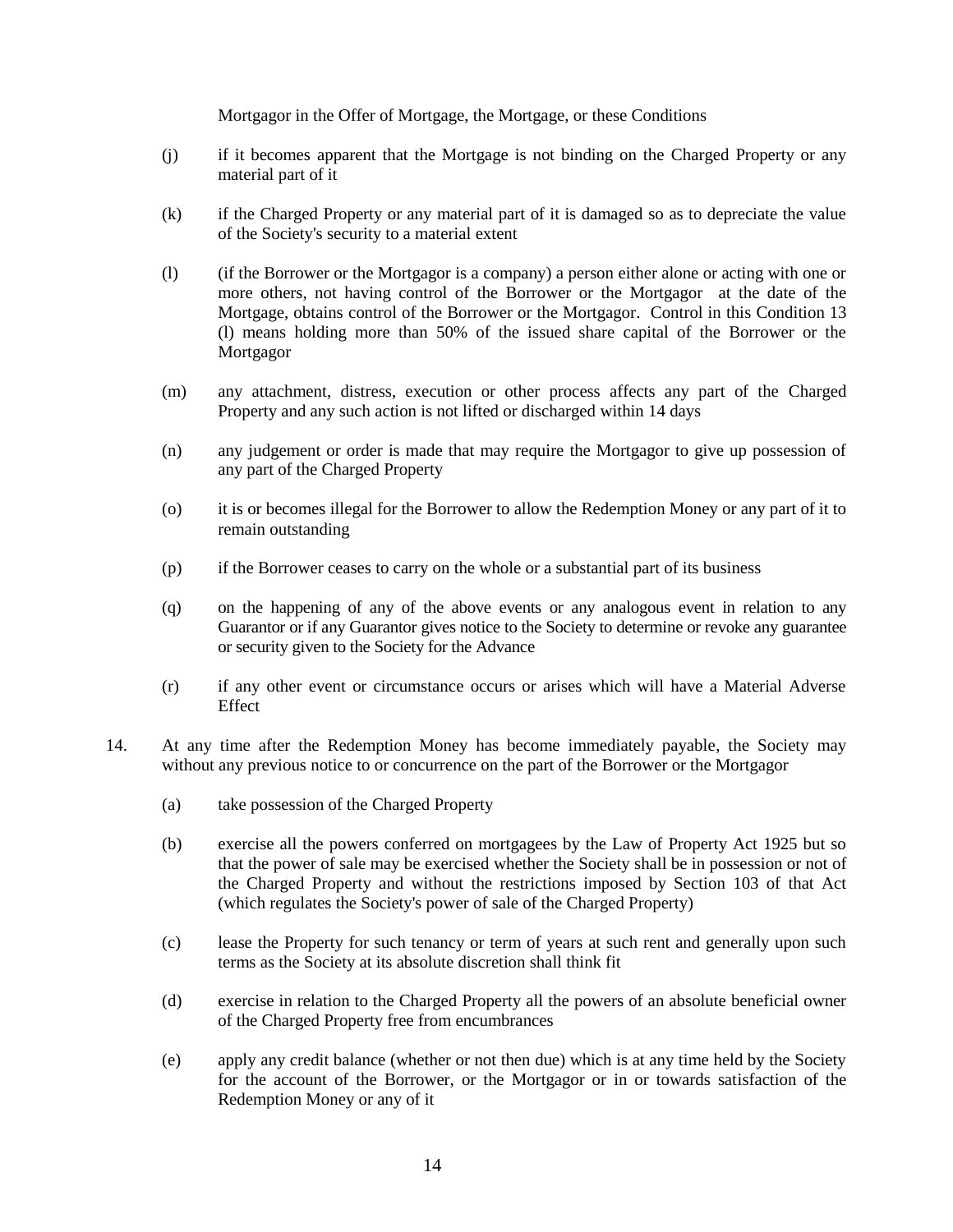- 15. The Society upon entering into possession of the Charged Property shall (but only for the matters referred to in this Condition) become and be the agent of the Mortgagor with authority at its expense (recoverable from the Borrower on demand, together with interest from the date incurred at the Interest Rate) to remove, store, preserve, sell or otherwise dispose of any furniture or goods which the Mortgagor shall fail to remove
- 16. The Society shall out of the moneys to arise from any exercise of the powers referred to in Condition 14 firstly retain and pay all costs, charges and expenses properly incurred by it as incidental to the sale or previously attempted sale, secondly retain the Redemption Money and thirdly pay the surplus (if any) to the person entitled to it
- 17. (a) The Society may transfer or otherwise deal with the benefit of the Mortgage to any person at any time and for this purpose the Society may disclose to any proposed transferee all information that it may hold about the Borrower, the Mortgagor, or the Charged Property
	- (b) If the Mortgage is transferred under this Condition
		- (i) references in these Conditions to the Rules will cease to have effect from the date of the transfer
		- (ii) subject to (a) above and to any contrary provision in the transfer, the transferee will become entitled to all the Society's rights, powers and remedies under these **Conditions**
- 18. The Mortgagor irrevocably and by way of security appoints the Society its attorney with full power in its name and on its behalf to receive any money payable to the Mortgagor under the provisions of any agreement, insurance or guarantee for the repair or the rectification of defects in or to the title to the Property and any money receivable by the Society under this Condition shall be applied as in paragraph (h) of Condition 8
- 19. The Society's powers contained in the Mortgage or these Conditions are in addition to all other powers and remedies of the Society under the Rules or granted by statute

## **BORROWERS' RIGHTS**

- 20. The Borrower or the Mortgagor may repay the Redemption Money or any part of it at any time and without previous notice. An Early Repayment Charge may be payable as stipulated in the Offer of Mortgage
- 21. The Mortgagor may hold and enjoy the Property and receive the rents and profits from it until the Redemption Money shall become immediately payable to the Society
- 22. Where a retention is made by the Society from the Advance or where the Advance is paid in installments as works proceed, the Society will pay the balance of the Advance to the Borrower by such installments and at such time as the Society shall determine having regard to any conditions upon which the Advance was made PROVIDED ALWAYS that the Society shall not be bound to pay the balance of the Advance or any part of it unless the Borrower and the Mortgagor shall have performed and observed the covenants and obligations contained in these Conditions

# **OTHER CONDITIONS**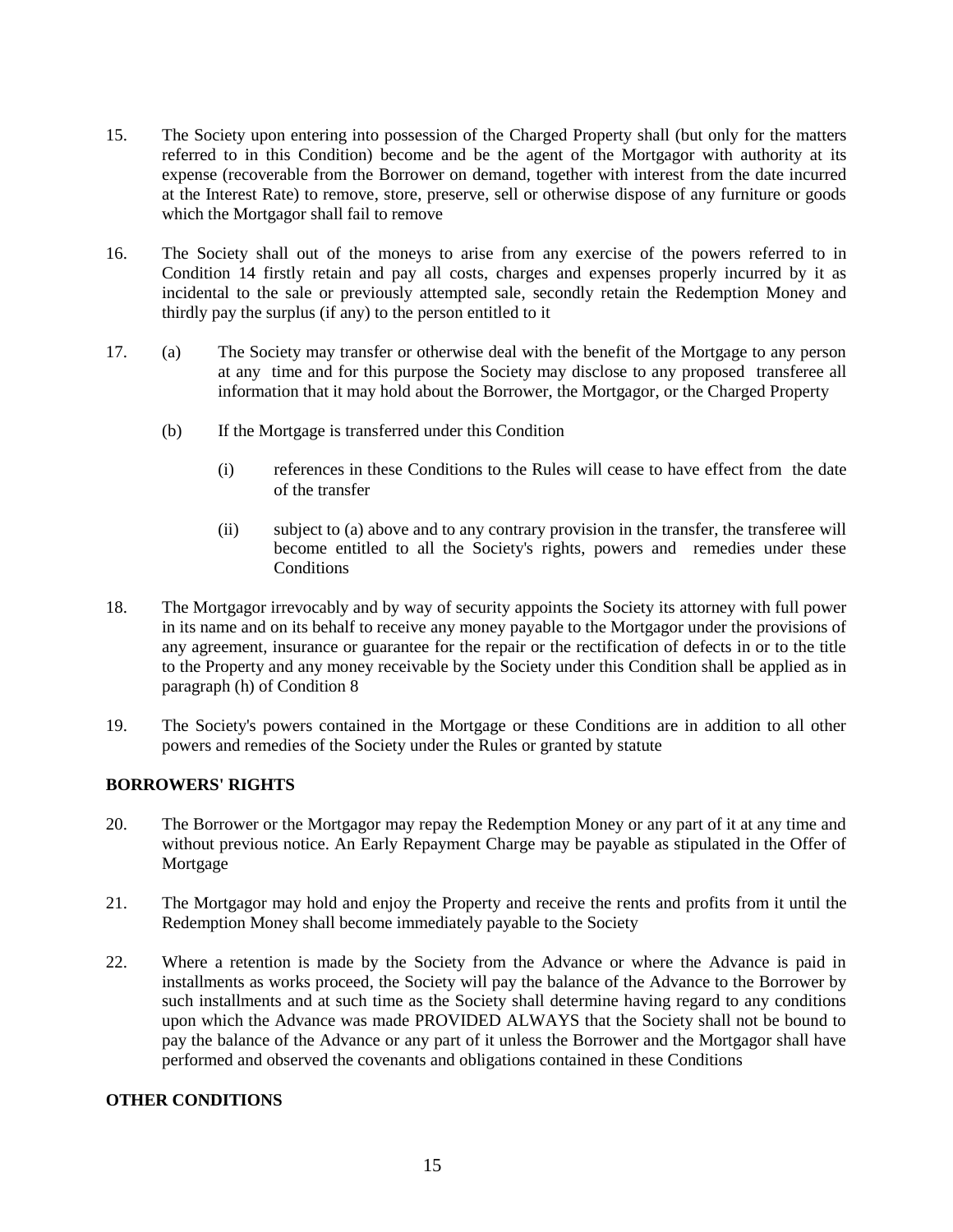- 23. Every receipt of the Society for any money paid by virtue of the Mortgage shall effectually discharge the payer from its obligation to make the payment and from being concerned to see to its application
- 24. The Mortgage shall be security not only for the moneys primarily provided for by it but also for all moneys which may be or become owing by the Borrower to the Society including any further advances on any account and at the discretion of the Society no property held by the Society as security for indebtedness of the Borrower shall be released until all moneys owing by the Borrower to the Society have been paid
- 25 The Borrower agrees and consents to the Society providing to any Guarantor details of the conduct of the Mortgage account and all transactions on such account upon request of the Guarantor or where the Society deems it necessary

## **COSTS**

- 26. (a) All reasonable costs, charges and expenses properly incurred (including costs of legal proceedings) by the Society in connection with the Offer of Mortgage, the Mortgage, these Conditions and the Redemption Money shall be fully and effectually reimbursed by the Borrower to the Society on demand and until reimbursed shall carry interest at the Interest Rate, both before and after judgment and be secured on the Charged Property. The Society will notify the Mortgagor of such costs, charges and expenses and provide the Mortgagor with the opportunity to pay them before they attract interest.
	- (b) The Society and every Receiver, attorney or other person appointed by the Society under the Mortgage and their respective employees shall be entitled to be fully and effectually reimbursed out of the Charged Property for all liabilities and reasonable expenses properly incurred by any of them in or directly or indirectly as a result of the exercise or purported exercise of any of the powers, authorities or discretions vested in them under the Mortgage and against all actions, proceedings, losses, costs, claims and demands for any matter or thing done or omitted in any way connected to the Charged Property and the Society and any such Receiver may retain and pay all sums for such matters out of the monies received under the powers conferred by this Mortgage

## **ERRORS AND OMISSIONS**

- 27. (a) The Society's security shall not be prejudicially affected by any error or omission contained in any statement or information made or supplied by the Society to the Borrower during the continuation of the Mortgage or after its discharge relating to any account of the Borrower or repayment of the Redemption Money
	- (b) The execution and delivery by the Society of an instrument of discharge for the Mortgage shall not discharge the Borrower from personal liability if it is subsequently found that on redemption the amount required for redemption was under-calculated or under-stated by mistake but (subject to Condition 27 (c)) the Society will not rely on this Condition to maintain a claim against the Borrower unless the claim is made in writing within three months of the delivery of the instrument
	- (c) No time limit shall apply under Condition 27 (b) where the Borrower was party or had knowledge of the mistake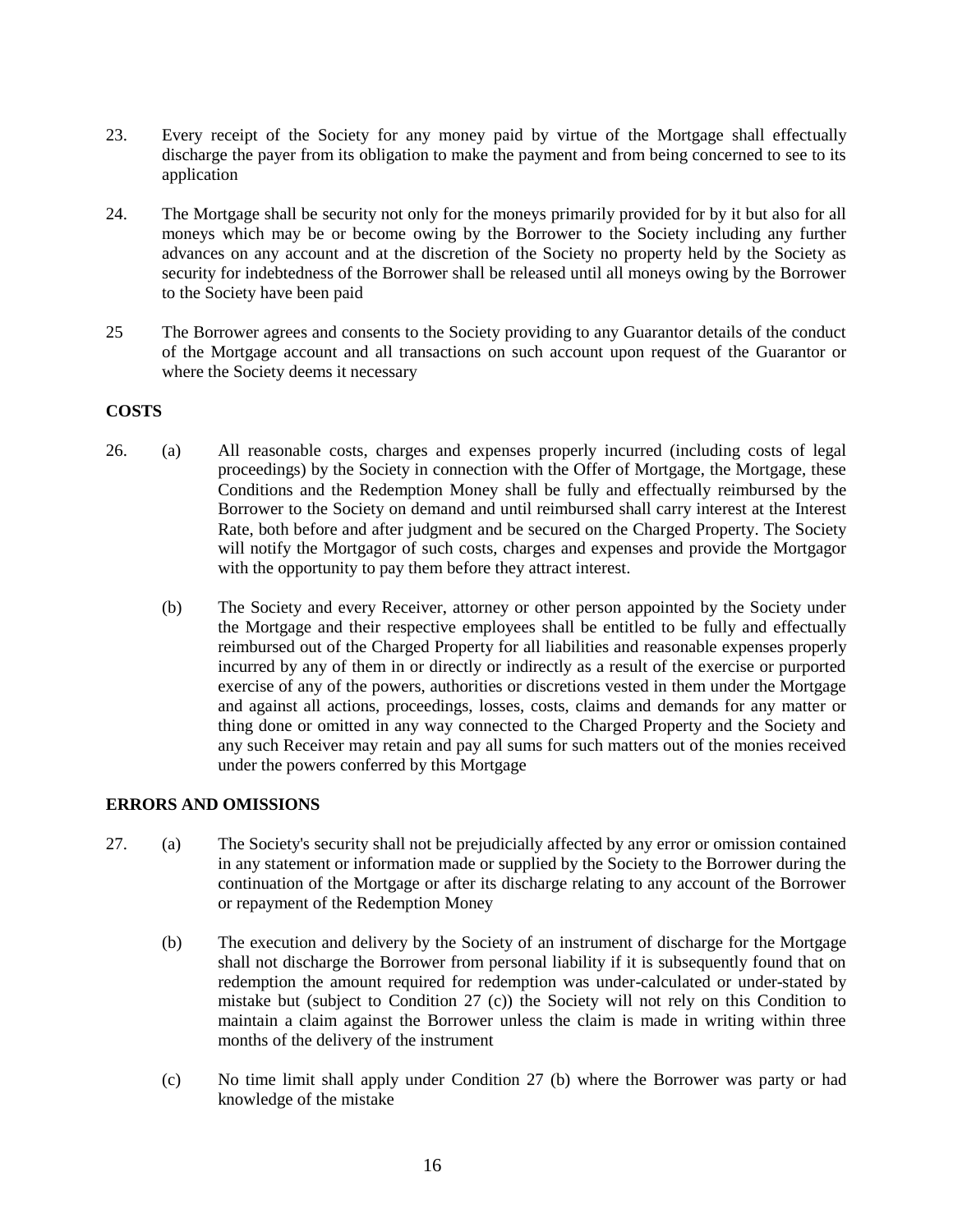- (d) The Society may withdraw or amend its Offer of Mortgage before completion of the Mortgage without liability in the following circumstance
	- (i) It is found that the Borrower has failed to disclose all material facts or has provided inaccurate information
	- (ii) Fraud on the part of the Borrower, Guarantor, solicitor, valuer or other party connected to the Mortgage
	- (iii) There is a defect in the title to the Property
	- (iv) Any other matter arises which adversely affects the value of the Property as security for the Advance or is inconsistent with the basis on which the Offer of Mortgage was made

## **LAW AND JURISDICTION**

28. The Mortgage and the Offer of Mortgage and any non-contractual obligations arising out of or in connection with either of them shall be governed by English law and the Borrower and the Mortgagor submit to the jurisdiction of the courts of England and Wales. If the correspondence address of the Borrower or the Mortgagor is outside England and Wales, the Borrower and the Mortgagor agree that the Society may serve notice upon them at the Property for the purposes of legal proceedings

#### **REPRESENTATIONS AND WARRANTIES**

- 29. Each of the Borrower and the Mortgagor represent and warrant to the Society (and such representations and warranties shall be deemed to be repeated on each day until all Redemption Money is fully and unconditionally paid or discharged) as follows:
	- (a) no event which would cause the Redemption Money to be immediately payable under Condition 13 has occurred and, other than as disclosed in writing to the Society, no litigation or insolvency or administrative proceeding before, or by, any court or governmental authority is pending or (so far as the Borrower and the Mortgagor are aware) threatened against the Borrower or the Mortgagor or any of their respective assets
	- (b) the Mortgagor is and will at all times be the legal and beneficial owner of the Charged Property with good and marketable title, free from encumbrances (except in favour of the Society or to which the Society has provided its prior written consent), restrictions and onerous covenants
	- (c) the Mortgagor's ownership of the Charged Property and the Mortgagor's and the Borrower's entry into and performance of its obligations under the Offer of Mortgage and the Mortgage is not in contravention of any law or regulation or other agreement or instrument to which it is subject and all government or other consents required for such execution, delivery and performance are in full force and effect
	- (d) other than as disclosed in any certificate of title or report on title on the Property provided by solicitors: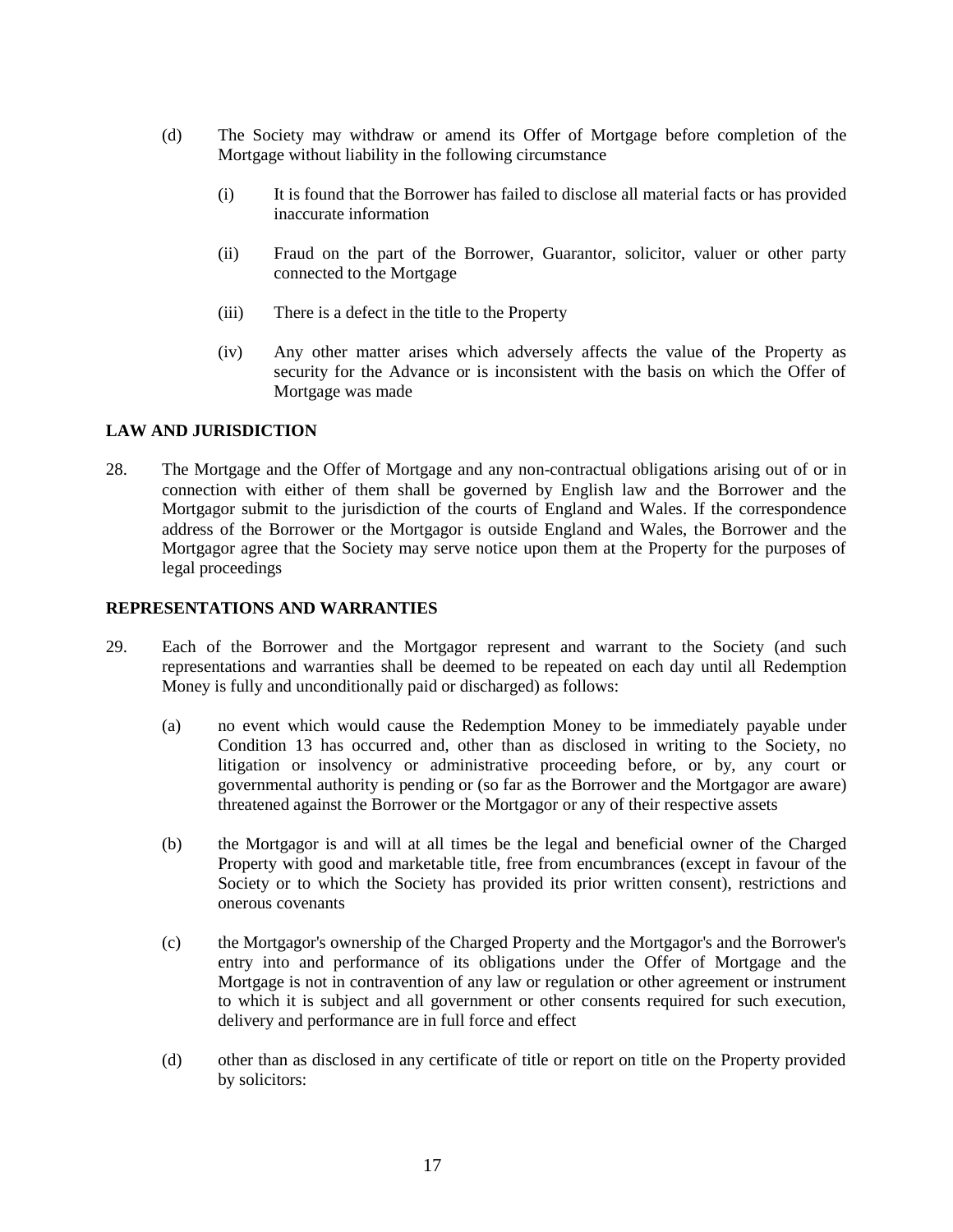- (i) there subsists no breach of any law or regulation which materially and adversely affects or would affect the value of the Property
- (ii) there are no covenants, agreements, stipulations, reservations, conditions, interests, rights or other matters whatsoever which materially and adversely affect the Property
- (iii) nothing has arisen or has been created or is subsisting which would be an overriding interest over the Property
- (iv) no facility necessary for the enjoyment and use of the Property is enjoyed on terms entitling any person to terminate or curtail its use
- (v) the Mortgagor has not received notice of any adverse claim by any person concerning ownership of the Property or any interest in it, nor has any acknowledgement been given to any person concerning the Property and
- (vi) to the best of the Mortgagor's knowledge, no waste or noxious, offensive or dangerous substance has been used, disposed of, produced, stored or deposited under, on or in, or emitted from the Property
- (e) the Borrower's and the Mortgagor's obligations under the Offer of Mortgage and the Mortgage are legal, valid, binding and enforceable
- (f) all information supplied by or on behalf of the Borrower or the Mortgagor to the Society in contemplation of or for the purposes of the Offer of Mortgage and the Mortgage was true and accurate in all material respects as at its date and not misleading and such information did not omit anything, nor since the date of such information has anything occurred, which renders that information untrue or misleading in any material respect or which, if disclosed, might materially affect the decision of a lender considering whether to enter into the Offer of Mortgage and the Mortgage
- (g) the Borrower's latest audited financial statements have been prepared in accordance with GAAP consistently applied and give a true and fair view of its affairs and fairly present its financial position and its results and operations as at and for the period ended on the date up to which those financial statements were prepared and there has been no material adverse change in its business, assets or financial position since that date.
- (h) (if the Borrower or the Mortgagor is a company or a limited liability partnership) the Borrower or the Mortgagor (as relevant) is duly incorporated in its place of incorporation, has full power to own its assets, (in the case of the Borrower) has full power to borrow the Advance, (in the case of the Mortgagor) has full power to charge the Charged Property and to enter into and perform its obligations under the Offer of Mortgage and the Mortgage
- (i) (if the Borrower or the Mortgagor is a company or a limited liability partnership) the Borrower or the Mortgagor (as relevant) has taken all necessary corporate action to authorise its execution and delivery of and the performance of its obligations under the Offer of Mortgage and the Mortgage

## **FURTHER ASSURANCE AND POWER OF ATTORNEY**

30. (a) The Borrower and the Mortgagor must, at their own expense, take whatever action the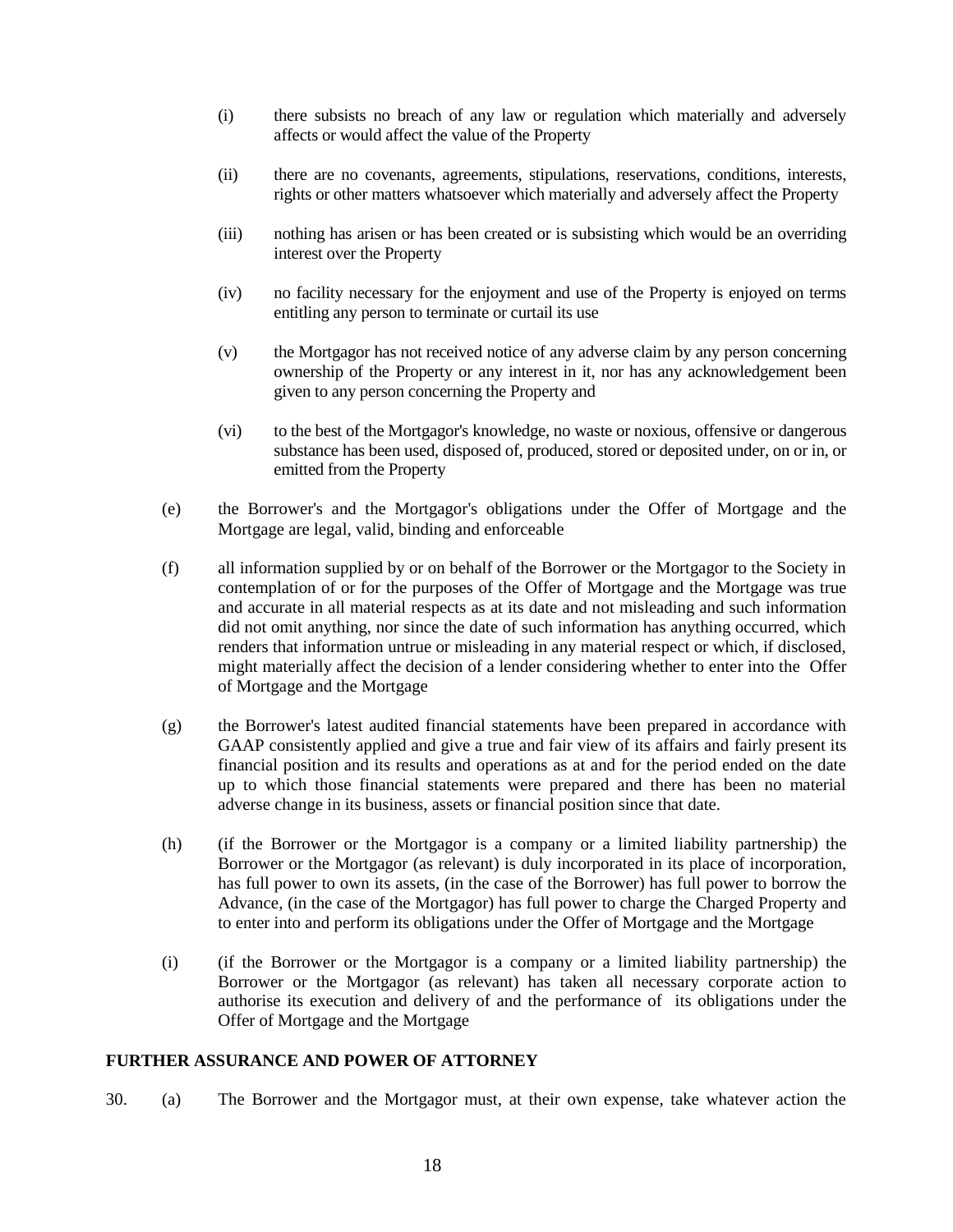Society or a Receiver may require for creating, perfecting or protecting any security intended to be created by the Mortgage or facilitating the realisation of the Charged Property or the exercise of any right, power or discretion exercisable by the Society or any Receiver in respect of the Charged Property

(b) The Borrower and the Mortgagor, by way of security, irrevocably and severally appoint the Society and any Receiver to be its attorney to take any action which the Borrower or the Mortgagor is obliged to take under the Mortgage. The Borrower and the Mortgagor ratify and confirm whatever any attorney does or purports to do under its appointment under this Condition

## **NO LIABILITY AS MORTGAGEE IN POSSESSION**

31. Neither the Society nor any Receiver will be liable, by reason of entering into possession of the Charged Property, to account as mortgagee in possession or otherwise for any moneys not actually received unconditionally and irrevocably by it provided it has acted with reasonable care whilst in possession of the Charged Property. Neither the Society nor any Receiver shall be liable to the Mortgagor or any other person for any loss on realisation or for any default or omission for which a mortgagee in possession might be liable

## **PROTECTION OF THIRD PARTIES**

- 32. No person (including a purchaser) dealing with the Society or any Receiver will be concerned to enquire
	- (a) whether the Redemption Money has become payable and whether any part of it remains outstanding
	- (b) whether any power which the Society or a Receiver is purporting to exercise has become exercisable or is being properly exercised
	- (c) how any money paid to the Society or a Receiver is to be applied

## **POWER TO APPOINT RECEIVER**

- 33. At any time after the Redemption Money has become immediately payable or upon the request of the Mortgagor, the Society may appoint any one or more persons, each with power to act alone, to be a Receiver of the Charged Property
- 34. Any Receiver shall be the agent of the Mortgagor, who shall be solely responsible for the acts or omissions of any Receiver and for his remuneration (which may be fixed by the Society)
- 35. The Receiver shall have and be entitled to exercise all powers conferred by the Law of Property Act 1925 and the Insolvency Act 1986 on receivers in the same way as if the Receiver had been duly appointed under such statutes and in particular by way of addition to but without limiting any general powers referred to above (and without prejudice to any of the Society's powers referred to above) the Receiver shall have power in the name of the Mortgagor or otherwise to do the following things namely to:
	- (a) take possession of, collect and get in all or any part of the Charged Property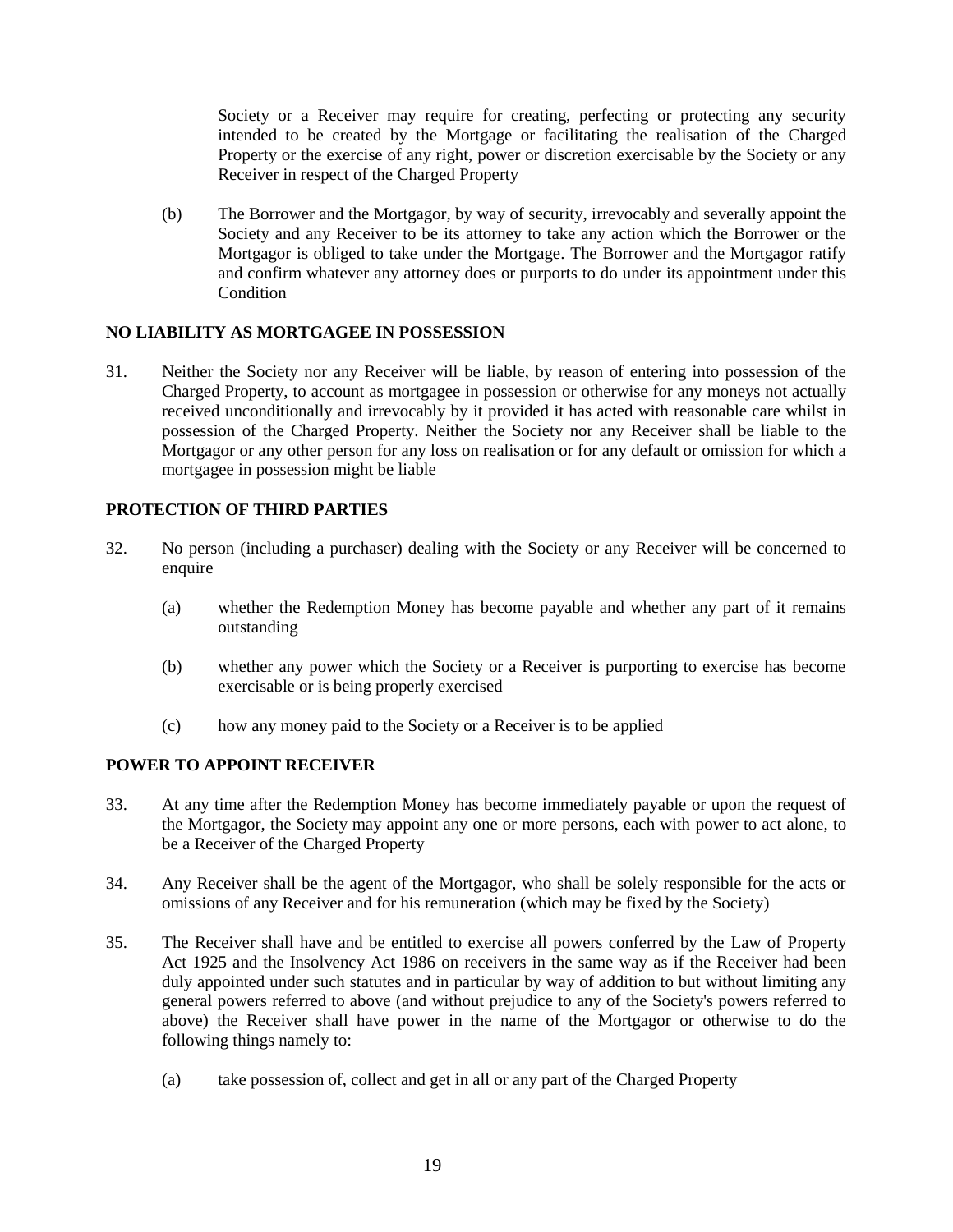- (b) commence and/or complete any building operations on the Property and to apply for and obtain any planning permissions, building regulation approvals and any other permissions, consents or licences in each case as he may in his absolute discretion think fit
- (c) borrow moneys from the Society or others on the security of the Charged Property for the purpose of exercising any of his powers
- (d) purchase or acquire any land and purchase, acquire and grant any interest in or right over the land or accept surrenders of leases or tenancies of the Property and to carry any such transactions into effect
- (e) sell, transfer, assign, lease or concur in selling, letting or leasing the Charged Property or any part of it on such terms and conditions and for such consideration and payable at such time as he may in his absolute direction think fit including without limitation the power to dispose of any fixtures separately from the Property
- (f) take, continue or defend proceedings or make any arrangement or compromise between the Mortgagor and any persons which he may think expedient
- (g) make and effect all repairs and improvements
- (h) effect such insurances of or in connection with the Charged Property as he shall in his absolute discretion think fit
- (i) purchase materials, tools, equipment, goods or supplies
- (j) carry on any trade or business carried on by the Mortgagor at the Property
- (k) appoint managers, officers, contractors and agents for the above purposes upon such terms concerning remuneration or otherwise as he may determine or
- (l) do all such other acts and things as may be considered to be incidental or conducive to any of the above matters or powers and which he lawfully may or can do
- 36. Any moneys received by the Receiver in the exercise of his powers under this Deed and under general law shall be (so far as the law permits) applied by him firstly in the payment of the costs, charges and expenses of and incidental to his appointment and the exercise of all or any of his powers and in payment of his remuneration and any balance shall be paid to the person or persons entitled to it.

## **NOTICES**

- 37 Every notice, demand or other communication under the Mortgage or Offer of Mortgage shall be in writing and may be delivered personally or by letter dispatched as follows:
	- (a) if to the Society, to its address specified at the head of the Mortgage
	- (b) if to the Mortgagor or Borrower, to its address specified at the head of the Mortgage or Offer of Mortgage (as relevant) or where the Mortgagor or Borrower is a company or a limited liability partnership to its registered or principal office for the time being or where the Mortgagor or Borrower is an individual to its usual place of residence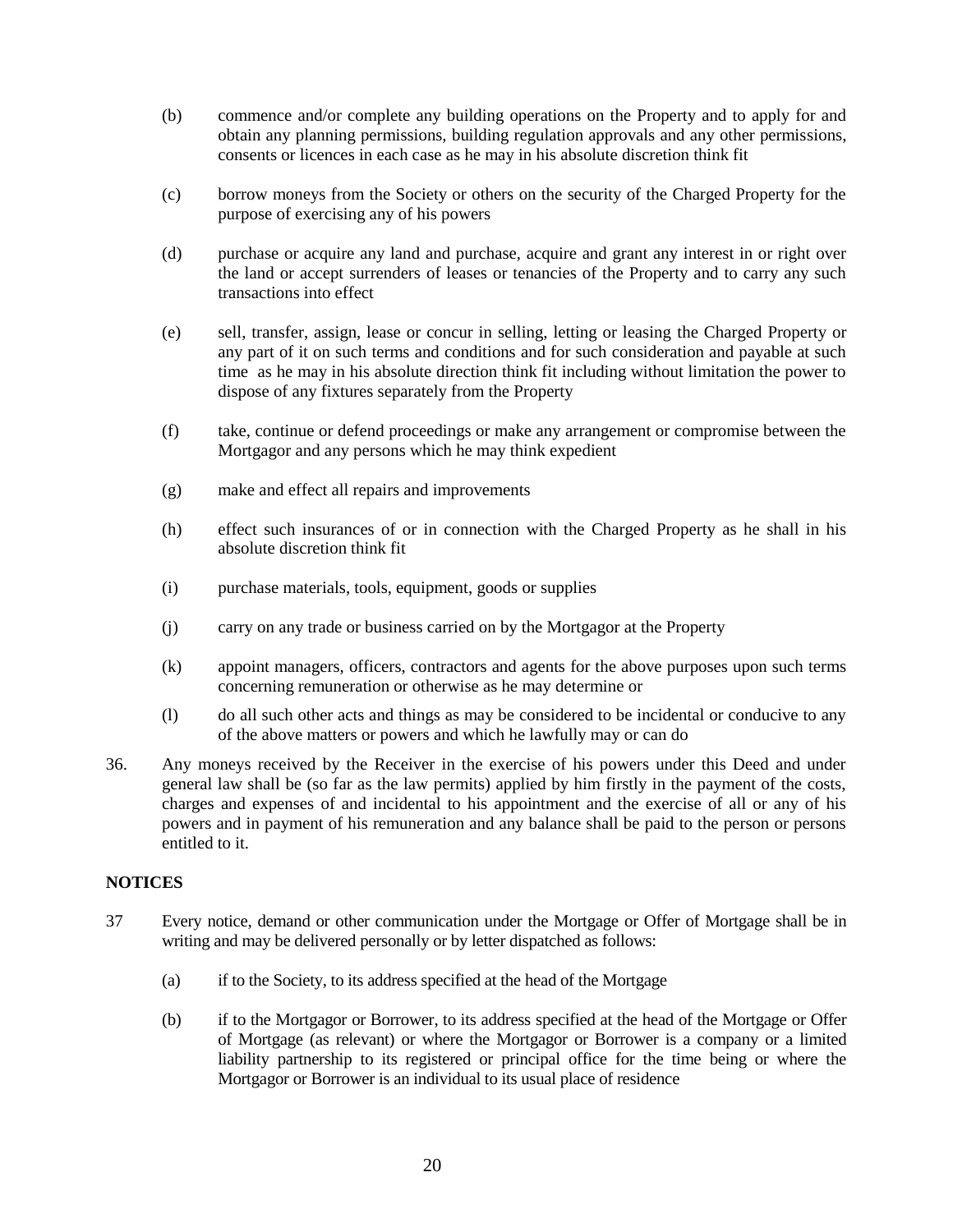or to such other address and/or facsimile number as may be notified in accordance with this Clause by the relevant party to the other party for such purpose

38 Every notice, demand or other communication shall be deemed to have been received (if sent by first class post) on the second Business Day after the date of posting and (if delivered personally or dispatched by facsimile) (subject to receiving confirmation of the facsimile transaction) at the time of delivery or dispatch if during normal business hours in the place of intended receipt on a Business Day in that place and otherwise at the opening of business in that place on the next succeeding such Business Day

#### **GENERAL**

- 39 Neither the Borrower nor Mortgagor may transfer any of its obligations under the Offer of Mortgage or the Mortgage or enter into any transaction which would result in any of those obligations passing to another person
- 40. If at any time any provision of the Mortgage or the Offer of Mortgage is or becomes illegal, invalid or unenforceable in any respect, neither the legality, validity or enforceability of the remaining provisions of it will in any way be affected or impaired
- 41. The rights and remedies of the Society contained in the Mortgage and Offer of Mortgage are cumulative and not exclusive of any other rights or remedies (whether provided by law or otherwise). Where there is any ambiguity or conflict between the rights conferred by law and those conferred by the Mortgage or Offer of Mortgage, the terms of the Mortgage and Offer of Mortgage shall prevail
- 42. If the Society or a Receiver fails to exercise or delays exercising any right under the Mortgage, it will not operate as a waiver of that right. Any single or partial exercise of any right will not preclude any other or further exercise of that right or the exercise of any other right
- 43. A person who is not a party to the Mortgage or Offer of Mortgage may not enforce any part of them
- 44. (If the Mortgagor is a company) the Mortgagor certifies that the Mortgage does not contravene its memorandum and articles of association
- 45. If the Borrower or the Mortgagor does not make any payment in full when due, the Society may apply any part payment received in reduction of whatever part of the Redemption Money it wishes and without affecting the Society's rights under Condition 13
- 46. The Borrower must notify the Society immediately of any change to their contact details including correspondence address, email address and telephone number
- 47 Any certificate or determination of the Society of the amount of the Redemption Money shall in the absence of obvious error, be conclusive and binding on the Borrower and the Mortgagor
- 48 The Mortgage may be executed in more than one part each of which shall constitute an original document

## **VARIATION OF TERMS**

49. The Society retains the right to change these Conditions, the Mortgage and the Offer of Mortgage